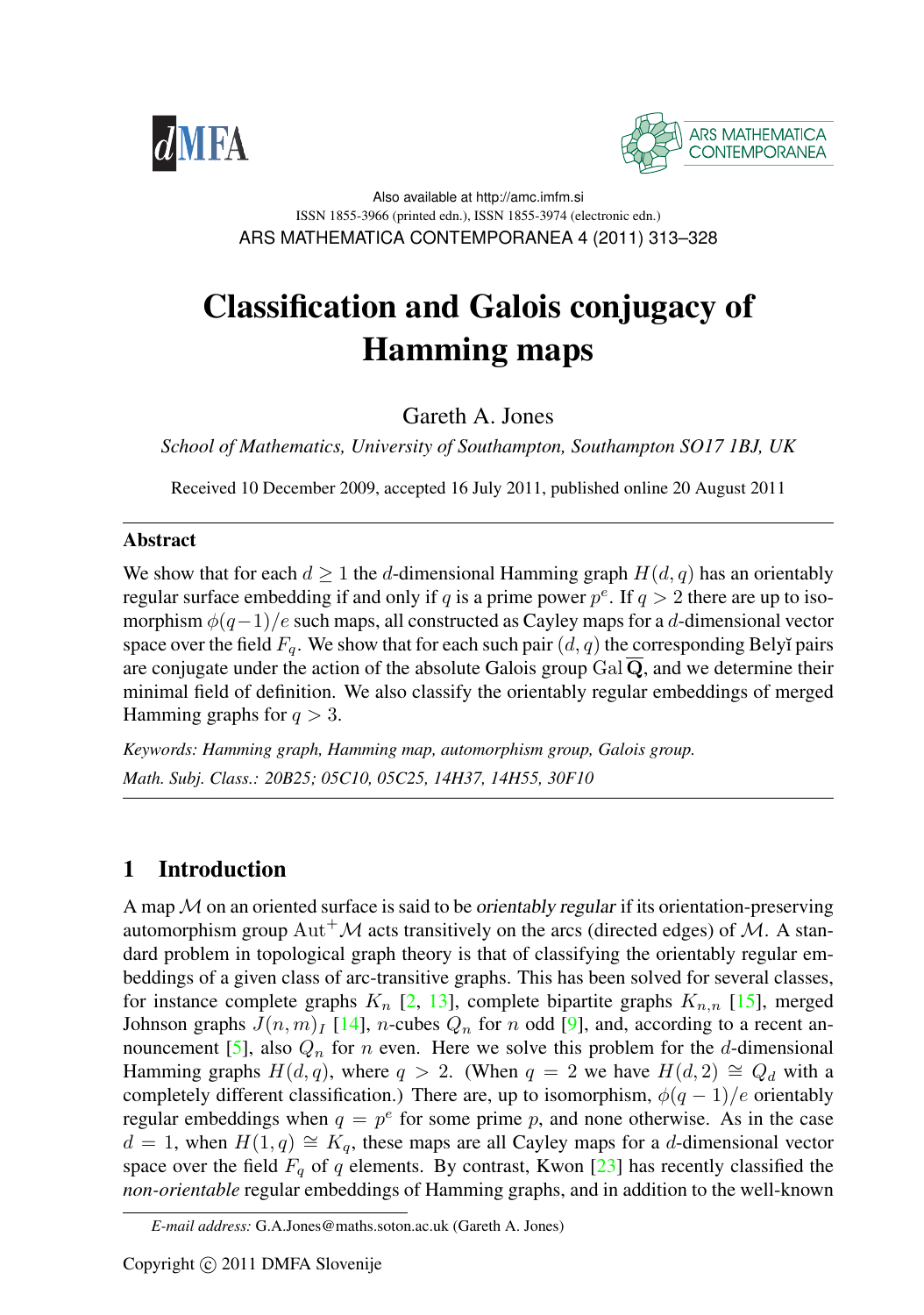non-orientable embeddings of  $H(1, 6) = K_6$  of type  $\{3, 5\}$  and  $\{5, 5\}$ , obtained as antipodal quotients of the icosahedron and great dodecahedron  $[12]$ , there are two non-orientable embeddings of  $H(2, 6)$  of type  $\{8, 10\}$  and  $\{10, 10\}$ ; see [\[16\]](#page-15-2) for their classification and construction.

We also consider the distance k Hamming graphs  $H(d, q)_k$  and the merged Hamming graphs  $H(d, q)_K$ ,  $\emptyset \neq K \subseteq D = \{1, 2, ..., d\}$ : we show that if such a graph has an orientably regular embedding then q is a prime power, and if  $q \geq 4$  then the only orientably regular embeddings are those of  $H(d, q)<sub>1</sub> = H(d, q)$  described above, and the Biggs maps [\[2\]](#page-14-0) for the complete graph  $H(d,q)_{D} = K_{q^d}$ . The method of proof depends on a classification of the mergings of the Hamming association scheme by Muzychuk [\[25\]](#page-15-3), which applies only for  $q \geq 4$ ; the case  $q = 3$  remains open.

According to Grothendieck's theory of *dessins d'enfants* [\[10,](#page-14-6) [18\]](#page-15-4), maps on compact oriented surfaces correspond to algebraic curves defined over the field  $\overline{Q}$  of algebraic numbers. Here we apply some general methods recently developed by Streit, Wolfart and the author [\[21\]](#page-15-5), based on Wilson's map operations [\[28\]](#page-15-6), to show that for  $q > 2$  the orientably regular embeddings of each  $H(d, q)$  form an orbit under the absolute Galois group Gal  $\mathbf{Q}$ , and that their minimal field of definition is the splitting field of  $p$  in the cyclotomic field of the  $(q - 1)$ -th roots of 1. In particular, they are defined over Q if and only if  $q \leq 4$ .

The author is grateful to Jürgen Wolfart, and to the Mathematics Institute of the J.W. Goethe University, Frankfurt-am-Main, for hospitably arranging and funding a visit during which much of this research was carried out, and also to him and to Mikhail Klin and Manfred Streit for their helpful comments on early drafts of this paper. He also thanks the organisers of GEMS 09 for their invitation to announce these results at Tale, Slovakia. ´

#### 2 Construction of Hamming maps

The d-dimensional Hamming graph  $H = H(d, q)$  has vertex set  $V = Q<sup>d</sup>$  where Q is a set of q elements ( $q \ge 2$ ), with vertices  $v = (v_i)$  and  $w = (w_i)$  adjacent if and only if  $v_i = w_i$ for all except one value of  $i$ . Each vertex thus has valency

$$
n = d(q-1).
$$

In any connected graph, the distance between two vertices  $v$  and  $w$  is defined to be the minimum number of edges in any path from  $v$  to  $w$ ; in this case it coincides with the Hamming distance, the number of i such that  $v_i \neq w_i$ . The automorphism group  $A =$  $A(d, q)$  of H is the wreath product  $S_q \wr S_d$  of the symmetric groups  $S_q$  and  $S_d$ . This is a semidirect product  $B : S_d$  of a normal subgroup  $B = B_1 \times \cdots \times B_d$ , with the *i*-th direct factor  $B_i \cong S_q$  acting naturally on *i*-th coordinates  $v_i \in Q$  and fixing *j*-th coordinates  $v_j$  for  $j \neq i$ , by a complement  $S_d$  which permutes the coordinates  $v_1, \ldots, v_d$  of each  $v \in V$ . If we take Q to be a group, then V is also a group, and H is its Cayley graph with respect to the generating set  $S$  consisting of the elements of  $V$  with exactly one non-identity coordinate.

In certain cases one can form an orientably regular map which embeds  $H$  in an oriented surface. Let q be a prime power, and let Q be the field  $F = F_q$  of q elements, so that the vertex set V of H is a d-dimensional vector space over  $F$ , and S consists of the nonzero multiples of the standard basis vectors  $e_1, \ldots, e_d$  of V. Let  $\omega$  be a generator of the multiplicative group  $F^* = F \setminus \{0\} \cong C_{q-1}$  of F, and let  $M = M_\omega$  be the  $d \times d$  monomial matrix over F with non-zero entries  $m_{i,i+1} = 1$  for  $i = 1, \ldots, d-1$  and  $m_{d,1} = \omega$ . Then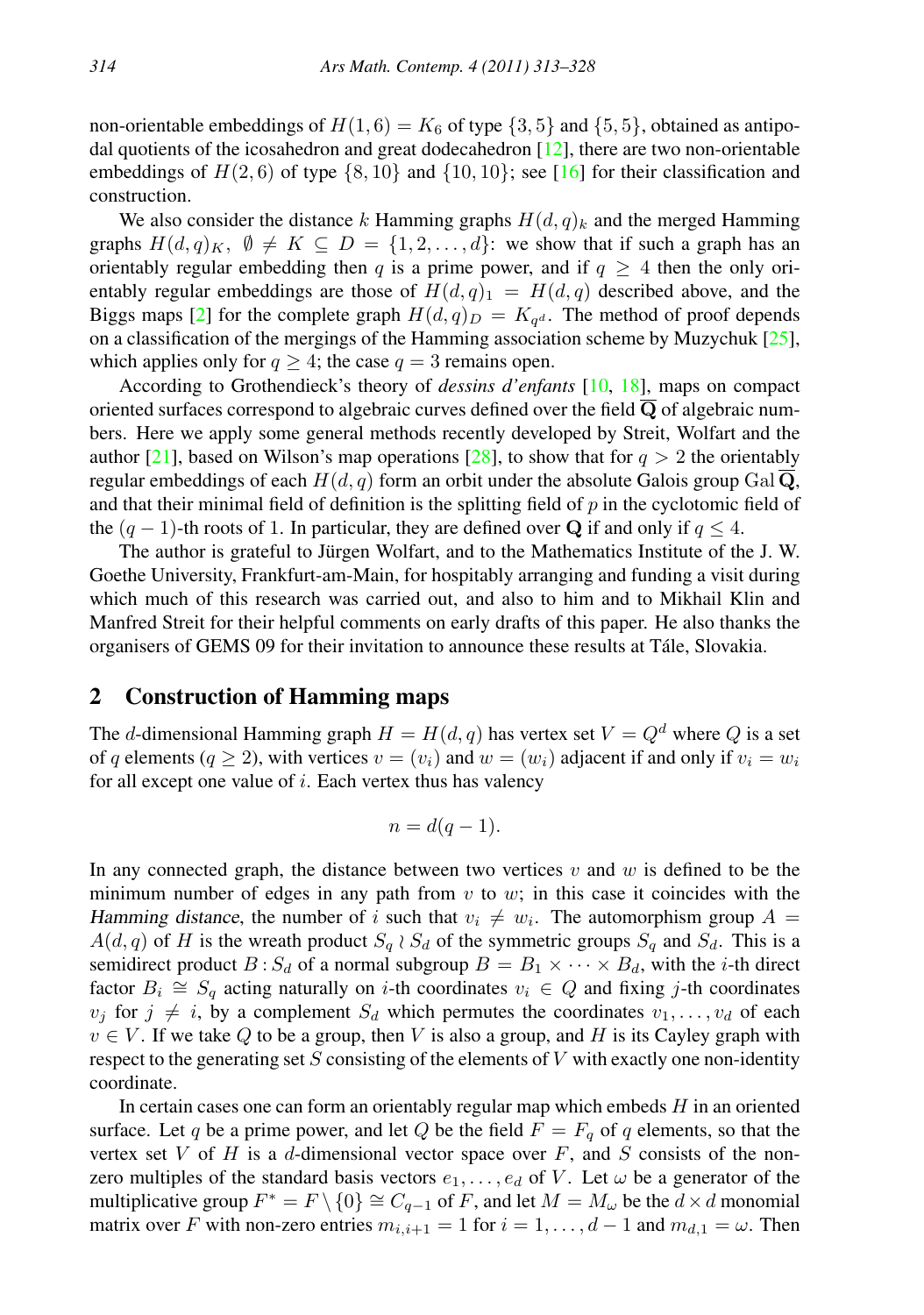$M^d = \omega I$ , so M induces an invertible linear transformation of V of order n, permuting the elements of  $S$  in a single cycle. This cyclic ordering

<span id="page-2-0"></span>
$$
e_1, e_1M = e_2, \ldots, e_1M^{d-1} = e_d, e_1M^d = \omega e_1, \ldots, e_1M^{d(q-1)-1} = \omega^{q-2}e_d
$$
 (2.1)

of S determines a Cayley map  $\mathcal{H} = \mathcal{H}(d,\omega)$  for H: the cyclic order of the neighbours of any vertex  $v$ , induced by the local orientation around  $v$ , is obtained by adding each vector in  $(2.1)$  to v. This map, which we will call a Hamming map, is orientably regular since M induces an automorphism of the group V (see  $[27,$  Theorem 16-27]). The orientationpreserving automorphism group  $G = \text{Aut}^+\mathcal{H}(d,\omega)$  of H is a semidirect product  $V:G_0$  of an elementary abelian normal subgroup  $V \cong F^d \cong (C_p)^{de}$ , acting regularly by translations on the vertices, by a complement  $G_0 \cong C_n$  fixing the vertex  $\mathbf{0} = (0, \dots, 0)$ ; a generator of  $G_0$  permutes the neighbours of 0 in a single cycle, given by  $(2.1)$ .

These Hamming maps are generalisations of the orientably regular embeddings  $\mathcal{H}(1,\omega)$ of the complete graphs  $K_q \cong H(1,q)$  introduced by Biggs in [\[2\]](#page-14-0). James and the author showed in [\[13\]](#page-14-1) that the maps  $\mathcal{H}(1,\omega)$  are the only orientably regular embeddings of complete graphs, and here (for  $q > 2$ ) we extend this result to all dimensions  $d \ge 1$ :

<span id="page-2-1"></span>Theorem 2.1. *Let* M *be an orientably regular embedding of the* d*-dimensional Hamming graph* H(d, q)*. Then* q *is a prime power, and if* q > 2 *then* M *is isomorphic to a Hamming map*  $\mathcal{H}(d,\omega)$  where  $\omega$  is a generator of the multiplicative group  $F_q^*$ .

The proof, given in §6, uses finite group theory, including basic properties of Frobenius groups, though it is independent of the classification of finite simple groups. This result has been obtained independently by Kwon  $[22]$  for odd q, using a different method which represents oriented maps as pairs of permutations. The condition  $q > 2$  is necessary here, at least for  $d \geq 3$ , since in this case there are more orientably regular embeddings of the d-dimensional hypercube  $Q_d \cong H(d, 2)$  than the single Hamming map  $\mathcal{H}(d, \omega)$ , with  $\omega = 1 \in F_2$ : for instance if d is odd then as shown by Du, Kwak and Nedela [\[9\]](#page-14-3) there are, up to isomorphism,  $2<sup>r</sup>$  orientably regular embeddings of  $Q<sub>d</sub>$ , where r is the number of distinct primes dividing d. The freedom to create additional embeddings when  $q = 2$ seems to depend on  $H(d, 2)$  being bipartite, which is not the case for  $H(d, q)$  when  $q > 2$ .

For any prime power q the number of distinct Hamming maps  $\mathcal{H}(d,\omega)$  is  $\phi(q-1)$ , the number of generators  $\omega$  of  $F_q^*$ , where  $\phi$  is Euler's function. If  $\omega' = \omega^\gamma$  for some field automorphism  $\gamma$  of  $F_q$ , then letting  $\gamma$  act naturally on V induces an isomorphism  $\mathcal{H}(d,\omega) \to \mathcal{H}(d,\omega')$ . Our second main theorem, proved in §7 and also generalising a result for  $d = 1$  in [\[13\]](#page-14-1), shows that these are the only cases in which  $\mathcal{H}(d,\omega) \cong \mathcal{H}(d,\omega')$ :

<span id="page-2-2"></span>**Theorem 2.2.** Let  $\omega$  and  $\omega'$  be generators of the multiplicative group of the field  $F_q$ . Then  $\mathcal{H}(d,\omega) \cong \mathcal{H}(d,\omega')$  if and only if  $\omega$  and  $\omega'$  are conjugate under the Galois group of  $F_q$ .

If  $q = p^e$  for some prime p then the Galois group Gal  $F_q$  is cyclic of order e, generated by the Frobenius automorphism  $t \mapsto t^p$ . Since this group acts fixed-point-freely on the generators of  $F_q^*$ , we have the following immediate corollary to Theorems [2.1](#page-2-1) and [2.2:](#page-2-2)

<span id="page-2-3"></span>**Corollary 2.3.** If  $q = p^e > 2$  for some prime p then there are, up to isomorphism, exactly  $\phi(q-1)/e$  *orientably regular embeddings of*  $H(d,q)$  *for each*  $d \geq 1$ *.* 

It is, perhaps, a little surprising that this number is independent of the dimension  $d$ . Like Corollary [2.3,](#page-2-3) the following result, proved in §3, generalises one proved for  $d = 1$  in [\[13\]](#page-14-1). An orientably regular map  $\mathcal M$  is reflexible if it has an orientation-reversing automorphism.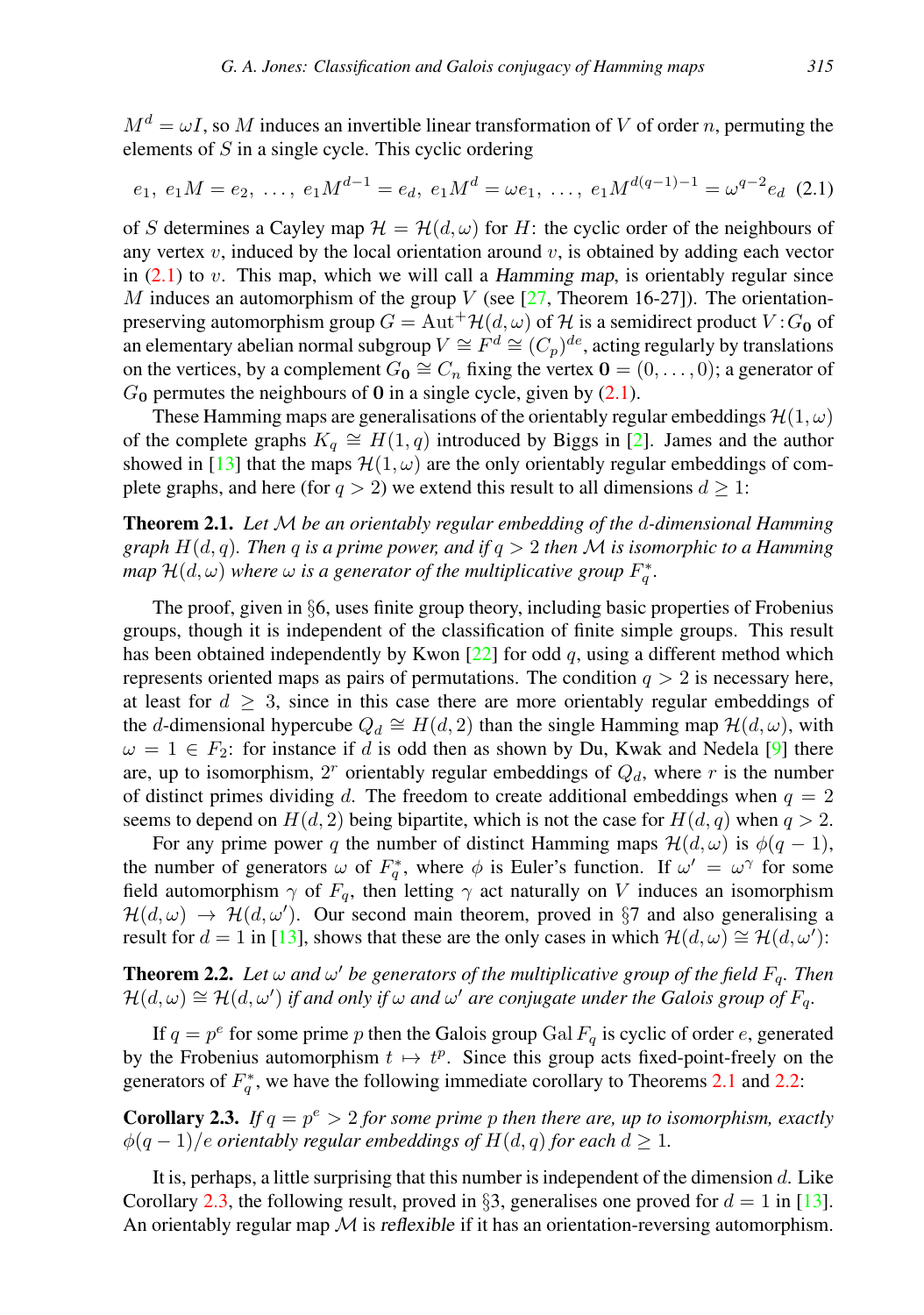<span id="page-3-2"></span>**Corollary 2.4.** *For each*  $d \geq 1$ *, the only reflexible Hamming maps are the unique Hamming maps for*  $q = 2, 3$  *or* 4*. In particular, the only reflexible embeddings of*  $H(d, q)$  *for*  $q > 2$ *are the Hamming maps with*  $q = 3$  *or* 4*.* 

## 3 Properties of Hamming maps

In any orientably regular map  $M$ , the faces have the same valency  $m$ , the vertices have the same valency  $n$ , and the Petrie polygons (closed zig-zag paths) have the same length  $l$ . We then say that M has type  $\{m, n\}$ , or simply  $\{m, n\}$ . We now compute the type of the map  $\mathcal{H}(d,\omega)$ .

<span id="page-3-1"></span>Lemma 3.1. *Let* M *be a Cayley map for an abelian group* A*, in which the cyclic order of the generators is given by successive iterates*  $\alpha^{i}(s)$  *of an automorphism*  $\alpha$  *of* A applied to *an element* s ∈ A*. Then*

- *(a) if the automorphism*  $-\alpha$  :  $a \mapsto -\alpha(a)$  *of A fixes only* 0 *in A then the face valency* m *is the order of this automorphism;*
- *(b) the Petrie length l is twice the order of the element*  $(\alpha 1)(s) = \alpha(s) s$  *in* A.

Proof. By its construction, M is orientably regular (see [\[27,](#page-15-7) Theorem 16-27]), so all faces have the same valency m. Successive vertices around one particular face are

$$
s, 0, \alpha(s), \alpha(s) - \alpha^2(s), \alpha(s) - \alpha^2(s) + \alpha^3(s), \ldots
$$

so m is the least  $j > 0$  such that

<span id="page-3-0"></span>
$$
\alpha(s) - \alpha^2(s) + \alpha^3(s) - \dots - (-1)^j \alpha^j(s) = 0.
$$
 (3.1)

If [\(3.1\)](#page-3-0) holds, then applying  $\alpha^{-1}$  and adding, we see that  $(-\alpha)^{j}(s) = s$ ; since the automorphism  $-\alpha$  commutes with  $\alpha$  this implies that  $(-\alpha)^{j}(\alpha^{i}(s)) = \alpha^{i}(s)$  for all i, so  $(-\alpha)^j = 1$  since the elements  $\alpha^i(s)$  generate A. Conversely, if  $(-\alpha)^j = 1$  then

$$
(\alpha^{-1} + 1)(\alpha(s) - \alpha^2(s) + \alpha^3(s) - \dots - (-1)^j \alpha^j(s)) = s - (-1)^j \alpha^j(s) = 0,
$$

so  $\alpha^{-1}$ , and hence also  $\alpha$ , inverts the left-hand side of [\(3.1\)](#page-3-0). It follows that if  $\alpha$  inverts only  $0 \in A$  then [\(3.1\)](#page-3-0) holds, so m is the order of  $-\alpha$ .

Similarly all Petrie polygons in  $M$  have the same length  $l$ . A typical Petrie polygon has successive vertices

s, 0, 
$$
\alpha(s)
$$
,  $\alpha(s) - s$ ,  $2\alpha(s) - s$ ,  $2\alpha(s) - 2s$ , ...,  $j\alpha(s) - (j - 1)s$ ,  $j\alpha(s) - js$ , ...,  
so *l* is twice the order of  $(\alpha - 1)(s)$ .

The vertices of the Hamming map  $\mathcal{H}(d,\omega)$  have valency  $n = d(q-1)$ , and Lemma [3.1](#page-3-1) (b) shows that the Petrie length is  $l = 2p$ , where  $q = p^e$  and p is prime.

Lemma [3.1\(](#page-3-1)a) applies to the Hamming maps  $\mathcal{H}(d,\omega)$  for  $q > 3$ , and also for  $q = 3$  if d is even: since the matrix  $M = M_{\omega}$  has characteristic polynomial  $\lambda^d - \omega$  we see that  $-1$ cannot be an eigenvalue in these cases. Now  $(-M)^d = (-1)^d \omega I$ , and this is  $\omega I$  if q or d is even, giving  $m = n$ ; if q and d are both odd then  $(-M)^d = -\omega I$  with  $\omega^{(q-1)/2} = -1$ , so  $m = n$  or  $n/2$  as  $q \equiv 1$  or  $-1$  mod (4). Thus  $m = n$  in all these cases except when d is odd and  $q \equiv -1 \mod(4)$ , in which case  $m = n/2$ .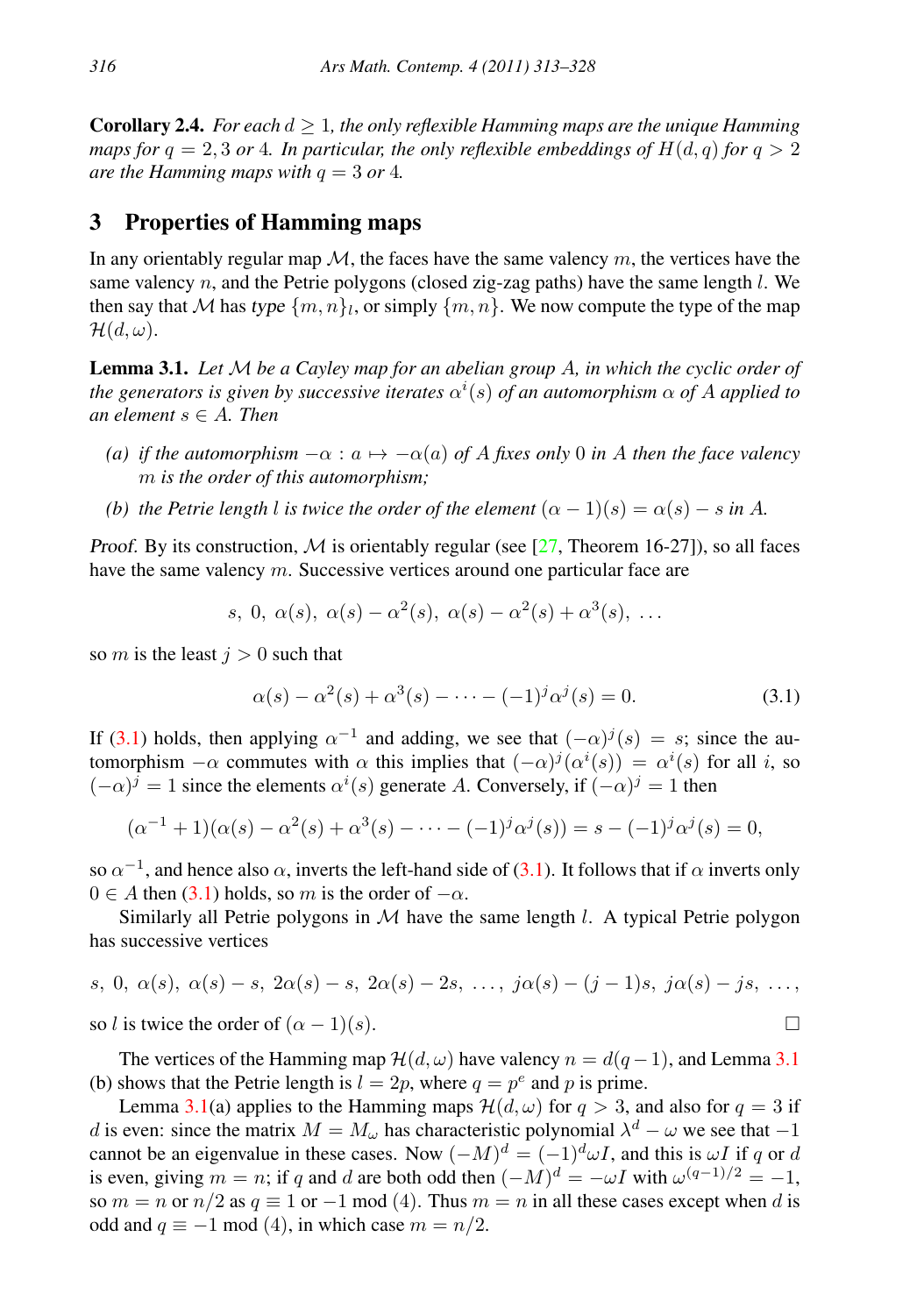To deal with the exceptional cases, first let  $q = 3$  with d odd. Then  $\omega = -1$  so  $M^d = -I$  and hence  $(-M)^d = I$ ; directly calculating the left-hand side of [\(3.1\)](#page-3-0) shows that  $m = 3d$ . Finally, if  $q = 2$  then  $\omega = 1$ , and this time calculating the left-hand side of [\(3.1\)](#page-3-0) gives  $m = 2d$ . To summarise,  $m = n$  unless

- d is odd and  $3 < q \equiv -1 \mod(4)$ , in which case  $m = n/2$ , or
- d is odd and  $q = 3$ , in which case  $m = 3d$ , or
- $q = 2$ , in which case  $m = 2d$ .

Knowing its type, we can now compute the Euler characteristic and hence the genus of  $\mathcal{H}(d,\omega)$ . The numbers of vertices, edges and faces are  $q^d$ ,  $d(q-1)q^d/2$  and  $d(q-1)q^d/m$ respectively. It follows that if  $m = d(q - 1)$  then  $\mathcal{H}(d, \omega)$  has characteristic

$$
\chi = 2q^d - \frac{d(q-1)q^d}{2} = \frac{q^d}{2}(4 - d(q-1))
$$

and hence genus

$$
g = 1 + \frac{q^d}{4} \left( d(q-1) - 4 \right).
$$

If  $3 < q \equiv -1 \mod(4)$  and d is odd then  $m = d(q-1)/2$ , so  $\mathcal{H}(d,\omega)$  has characteristic

$$
\chi = 3q^d - \frac{d(q-1)q^d}{2} = \frac{q^d}{2}(6 - d(q-1))
$$

and hence genus

$$
g = 1 + \frac{q^d}{4} \big( d(q-1) - 6 \big).
$$

If  $q = 3$  and d is odd then  $m = 3d$ , so

$$
\chi = 3^d - 3^d d + 2 \cdot 3^{d-1} = 3^{d-1} (5 - 3d)
$$

giving

$$
g = 1 + \frac{3^{d-1}(3d-5)}{2}.
$$

If  $q = 2$  then  $m = 2d$ , so

$$
\chi = 2^d - 2^{d-1}d + 2^{d-1} = 2^{d-1}(3 - d)
$$

and hence

$$
g = 1 + 2^{d-2}(d-3).
$$

We now consider the effect of Wilson's operations  $H_j$ , which act on maps by preserving the graph and raising the cyclic order of neighbours of each vertex to its  $j$ -th power, where  $j$  is coprime to the valency [\[28\]](#page-15-6).

<span id="page-4-0"></span>**Lemma 3.2.** 
$$
H_j(\mathcal{H}(d,\omega)) \cong \mathcal{H}(d,\omega^j)
$$
 for all j coprime to  $d(q-1)$ .

Proof. By raising the cyclic order of neighbours of 0 to its  $j$ -th power we do the same to the induced  $d$ -cycle on the coordinate places, resulting in another  $d$ -cycle since  $j$  is coprime to d, and we replace  $\omega$  with  $\omega^j$ , which is a generator of  $F_q^*$  since j is coprime to  $q-1$ . This gives the required isomorphism.  $\Box$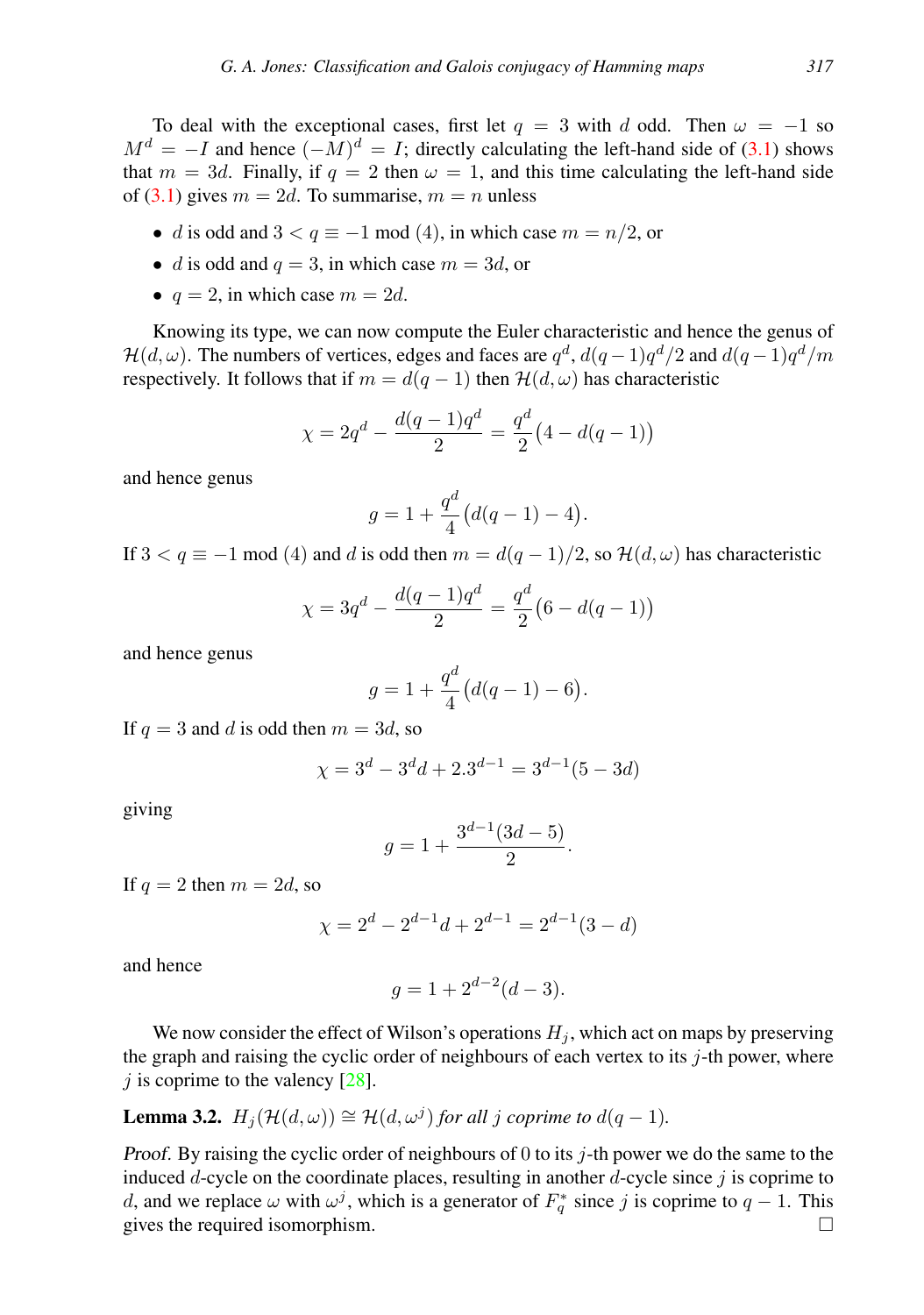**Corollary 3.3.** *The mirror image of*  $\mathcal{H}(d,\omega)$  *is isomorphic to*  $\mathcal{H}(d,\omega^{-1})$ *.* )*.*

If  $q = 2$  or 3 then  $\omega = \pm 1$ , so this implies that  $\mathcal{H}(d, \omega)$  is reflexible; the same applies when  $q = 4$  since  $\omega^{-1} = \omega^2$  is conjugate to  $\omega$  under the Galois group of  $F_4$  (see §2). If  $q \ge 5$  then  $\omega^{-1}$  and  $\omega$  are never conjugate, so in this case Theorem [2.2](#page-2-2) implies that  $\mathcal{H}(d,\omega)$  and its mirror image are non-isomorphic, forming a chiral pair. This, together with Theorem [2.1,](#page-2-1) proves Corollary [2.4.](#page-3-2)

Lemma 3.4. *For a given pair* d *and* q*, the automorphism groups of the Hamming maps*  $\mathcal{H}(d,\omega)$  are mutually isomorphic.

Proof. Let  $\mathcal{H}(d,\omega)$  and  $\mathcal{H}(d,\omega')$  be Hamming maps for a given pair d and q. Their automorphism groups G and G' are semidirect products of  $V = F_q^d$  by  $C_n$ , with a generator of  $C_n$  acting linearly on V as the matrix  $M_\omega$  or  $M_{\omega'}$  with respect to the standard basis  $e_1, \ldots, e_d$ . We have  $\omega' = \omega^j$  for some j coprime to  $q - 1$ , and we can choose j also to be coprime to d. Then  $M^j_\omega$  acts linearly on V as the matrix  $M_{\omega'}$  with respect to the basis  $e_1, e_1 M^j_\omega, e_1 M^{2j}_\omega, \dots, e_1 M^{(d-1)j}_\omega$ , so applying the appropriate change-of-basis automorphism of V and raising the elements of  $G_0$  to their j-th powers gives the required isomorphism  $G \to G'$ . isomorphism  $G \to G'$ . .

We will denote this common automorphism group by  $G = G(d, q)$ .

#### 4 Examples

(a) First we will briefly describe the maps  $\mathcal{H}(d,\omega)$  of genus g up to 101, to allow compari-son with Conder's classification [\[6\]](#page-14-7) of orientably regular maps in the range  $2 \le q \le 101$ ; the cases  $q = 0$  and 1 are well-known, and can be found in [\[8\]](#page-14-8). We exclude the Hamming maps with  $d = 1$  since these are the well-known complete maps discovered by Biggs  $[2, 13]$  $[2, 13]$  $[2, 13]$ . In most cases, a few numerical parameters such as the genus, type (including Petrie length), and number of automorphisms are sufficient to identify the map in Conder's lists, but occasionally one also needs to use the presentations of the automorphism groups in [\[6\]](#page-14-7). These examples are presented in increasing order of d.

If  $q = 2$  the unique Hamming map  $\mathcal{H}(2, \omega)$  has type  $\{4, 2\}_4$  and genus 0 with  $|G| = 8$ ; this is the reflexible map  $\{4, 2\}$  in [\[8,](#page-14-8) Ch. 8], the spherical embedding of a cycle of length 4.

If  $q = 3$  the unique Hamming map  $\mathcal{H}(2,\omega)$  has type  $\{4,4\}_6$  and genus 1 with  $|G| = 36$ ; this is the reflexible map  $\{4, 4\}_{3,0}$  in [\[8,](#page-14-8) Ch. 8], also a Paley map [\[27,](#page-15-7) §16.8] for the Paley graph  $P_9$ .

If  $q = 4$  the unique Hamming map  $\mathcal{H}(2, \omega)$  has type  $\{6, 6\}_4$  and genus 9 with  $|G| = 96$ ; this is the self-dual map R9.18 in Conder's list of reflexible maps [\[6\]](#page-14-7).

If  $q = 5$  the two Hamming maps  $\mathcal{H}(2,\omega)$  have type  $\{8, 8\}_{10}$  and genus 26 with  $|G| = 200$ ; these form the chiral pair C26.1 in Conder's list of chiral maps  $[6]$ .

If  $q = 7$  the two Hamming maps  $\mathcal{H}(2,\omega)$  have type  $\{12, 12\}_{14}$  and genus 99 with  $|G| =$ 588; these form the chiral pair C99.2 in [\[6\]](#page-14-7).

If  $q = 2$  the unique Hamming map  $\mathcal{H}(3,\omega)$  has type  $\{6,3\}_4$  and genus 1 with  $|G| = 24$ ; this is the reflexible map  $\{6, 3\}_{2,0}$  in [\[8,](#page-14-8) Ch. 8], the Petrie dual of the cube  $\{4, 3\}$ .

If  $q = 3$  the unique Hamming map  $\mathcal{H}(3,\omega)$  has type  $\{9,6\}_6$  and genus 19 with  $|G| = 162$ ; this is the dual of the reflexible map R19.15 in  $[6]$ .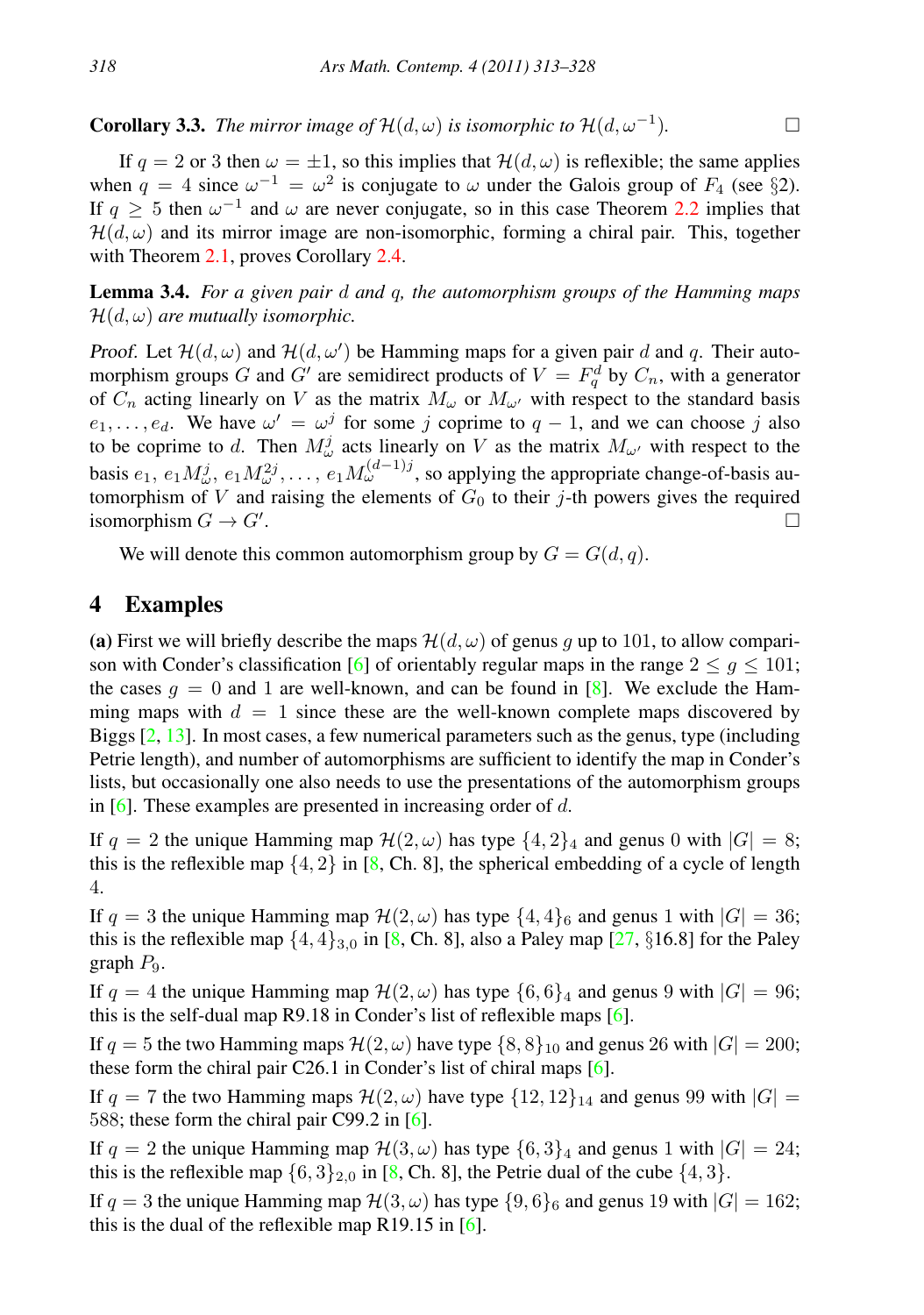If  $q = 4$  the unique Hamming map  $\mathcal{H}(3,\omega)$  has type  $\{9,9\}_4$  and genus 81 with  $|G| = 576$ ; this is the self-dual reflexible map  $R81.125$  in [\[6\]](#page-14-7).

If  $q = 2$  the unique Hamming map  $\mathcal{H}(4,\omega)$  has type  $\{8, 4\}_4$  and genus 5 with  $|G| = 64$ ; this map, an embedding of the hypercube  $Q_4$ , is the dual of the reflexible map R5.5 in [\[6\]](#page-14-7).

If  $q = 3$  the unique Hamming map  $\mathcal{H}(4,\omega)$  has type  $\{8, 8\}$  and genus 82 with  $|G| = 648$ ; this is the self-dual reflexible map R82.50 in [\[6\]](#page-14-7).

If  $q = 2$  the unique Hamming map  $\mathcal{H}(5, \omega)$  has type  $\{10, 5\}$  and genus 17 with  $|G| = 160$ ; this map, an embedding of  $Q_5$ , is the dual of the reflexible map R17.18 in [\[6\]](#page-14-7).

If  $q = 2$  the unique Hamming map  $\mathcal{H}(6, \omega)$  has type  $\{12, 6\}$  and genus 49 with  $|G| = 384$ ; this map, an embedding of  $Q_6$ , is the dual of the reflexible map R49.39 in [\[6\]](#page-14-7).

(b) To see a class of examples for which there is more than one chiral pair of embeddings, let  $q = 25$ . For each  $d \ge 1$  there are  $\phi(24)/2 = 4$  non-isomorphic Hamming maps  $\mathcal{H}(d,\omega)$ . For instance, the embeddings  $\mathcal{H}(1,\omega)$  of the complete graph  $K_{25}$  consid-ered in [\[13,](#page-14-1) §8] have type  $\{24, 24\}_{10}$  and genus 126, while the maps  $\mathcal{H}(2, \omega)$  have type  $\{48, 48\}_{10}$  and genus 6876. For each d these four maps correspond to the four orbits of Gal  $F_{25} \cong C_2$  on the  $\phi(24) = 8$  generators of  $F_{25}^*$ , or equivalently to the four irreducible quadratic factors  $t^2 \pm t + 2$  and  $t^2 \pm 2t - 2$  of the cyclotomic polynomial  $\Phi_{24}(t) = t^8 - t^4 + 1$ over  $F_5$ , each arising as the minimal polynomial of a conjugate pair of generators. The maps form two chiral pairs, each pair corresponding to a mutually inverse pair of generators of  $F_{25}^*$ , and transposed with the other pair by Wilson's operation  $H_7$ .

#### 5 Preliminaries for the classification

For each  $i = 1, \ldots, d$  let  $\sim_i$  be the equivalence relation on the vertex set V of  $H = H(d, q)$ defined by  $v \sim_i w$  if and only if  $v_i = w_i$ , and let  $\pi_i$  be the corresponding partition of V, consisting of q equivalence classes  $[v]_i$  of size  $q^{d-1}$ . The automorphism group  $A = \text{Aut } H$ permutes these d partitions  $\pi_i$ , acting as the symmetric group  $S_d$ ; the kernel of its action is the normal subgroup  $B = B_1 \times \cdots \times B_d$  of A, with  $B_i$  acting faithfully as  $S_q$  on the q classes in  $\pi_i$ , while the other factors  $B_j$  leave each of these classes invariant.

For each  $i = 1, \ldots, d$  let  $\approx_i$  be the conjunction (or intersection) of the equivalence relations  $\sim_i$  for  $j \neq i$ ; this is the equivalence relation on V defined by  $v \approx_i w$  if and only if  $v_j = w_j$  for all  $j \neq i$ . The corresponding partition  $\Pi_i$  of V consists of  $q^{d-1}$  equivalence classes  $[[v]]_i$  of size q. Again, A permutes these d partitions  $\Pi_i$  as  $S_d$ , with kernel B, but in this case  $B_i$  is the kernel of the action of B on the classes in  $\Pi_i$ .

Each class  $[[v]]_i$  in  $\Pi_i$  is a maximal clique (complete subgraph) in H. For each  $k =$  $0, \ldots, d$  let  $H_k(v)$  denote the set of vertices at distance k from v. Then the set  $H_1(v)$  of neighbours of v in H is the disjoint union of the cliques  $[[v]]_i^* = [[v]]_i \setminus \{v\}$  for  $i = 1, ..., d$ . (This fact easily implies the well-known result that Aut  $H \cong S_q \wr S_d$ .)

In order to prove Theorem [2.1](#page-2-1) we need the following result:

<span id="page-6-0"></span>Lemma 5.1. *The automorphisms of a Hamming graph* H *fixing a vertex* v *are represented faithfully on*  $H_1(v)$ *.* 

Proof. Suppose that a graph automorphism g fixes v and all its neighbours. For  $k \geq 2$ , each vertex in  $H_k(v)$  is uniquely determined by its k neighbours in  $H_{k-1}(v)$ , so it follows by induction on k that g fixes every vertex of H.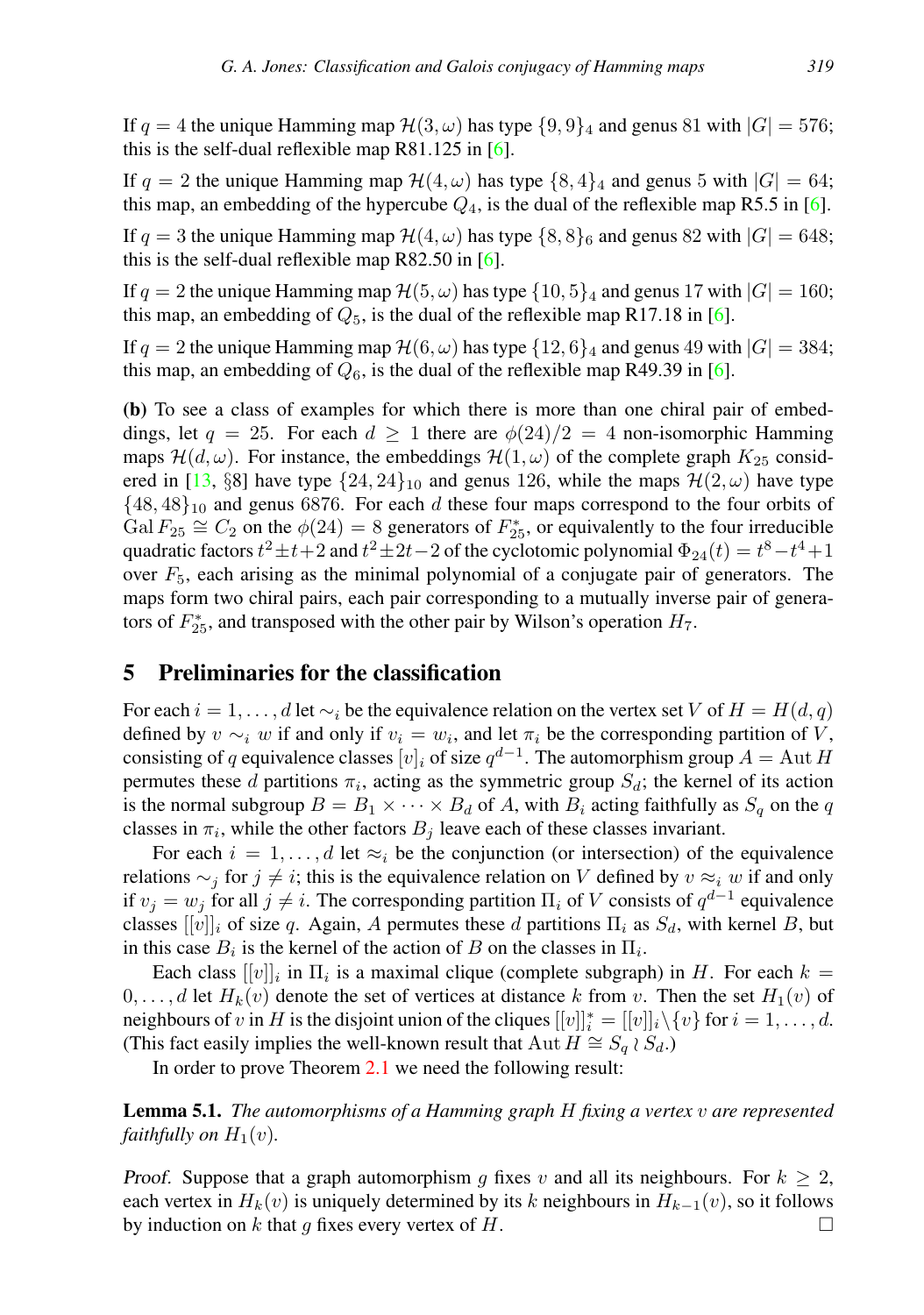#### 6 Proof of Theorem 2.1

Let  $G = \text{Aut}^+ \mathcal{M}$  for some orientably regular embedding  $\mathcal{M}$  of  $H(d, q)$ , where  $q > 2$ . As explained earlier, it is shown in [\[13\]](#page-14-1) that Theorem [2.1](#page-2-1) is true for  $d = 1$ , so we may assume that  $d \geq 2$ .

The subgroup  $G_v$  of G stabilising a vertex  $v \in V$  is a cyclic group of order  $n = d(q-1)$ , acting regularly on the set  $H_1(v)$  of neighbours of v. Since  $G \leq A$ ,  $G_v$  acts imprimitively on  $H_1(v)$ , permuting the d cliques  $[[v]]_i^*$  transitively. Let  $K = G \cap B$ , the kernel of the action of G on the d partitions  $\Pi_i$  of V. Then  $K_v = G_v \cap K$  is a cyclic group of order  $q-1$  acting regularly on each of the  $d$  sets  $[[v]]$ <sup>\*</sup><sub>i</sub>. It follows from Lemma [5.1](#page-6-0) that  $K_{vw} = 1$ for each  $w \in V \setminus \{v\}$ . This will show that K acts on V as a Frobenius group, provided we can show that K acts transitively but not regularly on V. If  $w \approx_i v$  then  $K_w$  acts regularly on  $[[w]]_i^* = [[v]]_i \setminus \{w\}$ . The subsets  $[[v]]_i^*$  and  $[[w]]_i^*$  of  $[[v]]_i = [[w]]_i$  have non-empty intersection since  $q > 2$ , so all elements of  $[[v]]_i$  are in the same orbit of K. Since the transitive closure of the *d* equivalence relations  $\approx_i$  is the universal relation, *K* is transitive on V, and since  $|K_v| = q - 1 > 1$  it follows that K acts as a Frobenius group on V.

As a Frobenius group,  $K$  has a normal subgroup  $N$  acting regularly on  $V$ , namely the Frobenius kernel [\[11,](#page-14-9) V.7.6, V.8.2]. Since N is a Hall subgroup of K, it is a characteristic subgroup of  $K$  [\[11,](#page-14-9) V.8.3] and hence it is normal in G. It follows that G is a semidirect product of N by  $G_v$  for each  $v \in V$ .

Let us choose a particular element of  $Q$ , denoted by  $0_Q$ , and let 0 denote the vertex  $(0_Q, \ldots, 0_Q) \in V$ . We can identify V with N so that 0 is the identity element, N acts on V by right multiplication, and  $G_0$  acts on V by conjugation. For each i the equivalence class  $[0]_i$  containing 0 is identified with a subgroup  $N_i$  of order q, namely the subgroup of N preserving  $[[0]]_i$ . Since  $K_0$  acts transitively by conjugation on the non-identity elements of  $N_i$ , this subgroup is elementary abelian, so  $q = p^e$  for some prime p. This proves the first part of Theorem [2.1.](#page-2-1)

In order to prove the second part, we first need to show that  $N$  induces a regular permutation group on the set of q classes in each partition  $\pi_i$ . There is a simple proof of this when q is odd, using the fact that the order  $q - 1$  of the Frobenius complement  $K_0$  is then even, so that the Frobenius kernel N is abelian  $[11, V.8.18(a)]$  $[11, V.8.18(a)]$ . This argument fails, however, when  $q = 2^e$ , so instead we give an alternative argument which applies in all cases.

For each i, K permutes the q classes in the partition  $\pi_i$  as a transitive permutation group  $K^{(i)}$ . The subgroup  $K_0$  preserves the class  $[0]_i$ , and permutes the other  $q-1$  classes regularly, so  $K^{(i)}$  is a 2-transitive group. The normal subgroup N of K has order  $q^d = p^{de}$ , so it induces a normal p-group  $N^{(i)} \leq K^{(i)}$ , and this contains the regular subgroup  $N_i^{(i)}$ induced by the subgroup  $N_i$  on  $\pi_i$ . If  $N^{(i)} > N_i^{(i)}$  then the stabiliser of  $[0]_i$  in  $K^{(i)}$  contains a non-trivial normal p-subgroup; the orbits of this subgroup on the remaining  $q - 1$  classes must have the same length  $l > 1$  dividing  $q - 1$ , which is impossible since  $q - 1$  is coprime to p. Thus  $N^{(i)} = N_i^{(i)}$ , so N induces a regular permutation group  $N^{(i)}$  on  $\pi_i$ . Each subgroup  $N_j$   $(j \neq i)$  of N sends 0 to elements of  $[[0]]_j \subseteq [0]_i$ , so it preserves the class  $[0]_i$  and is therefore contained in the kernel of this action of N on  $\pi_i$ . This is true for all  $i \neq j$ , so  $N_j$  is contained in the kernel  $N \cap B_j$  of the action of N on  $\Pi_j$ . Thus  $N_j \leq B_j$ for each j, so the subgroups  $N_1, \ldots, N_d$  generate their direct product  $N_1 \times \cdots \times N_d$  in N, and comparing orders we see that  $N = N_1 \times \cdots \times N_d$ . Thus N is an elementary abelian  $p$ -group of rank  $de$ .

Let x be the standard generator of  $G_0$ , permuting the edges of M incident with 0 by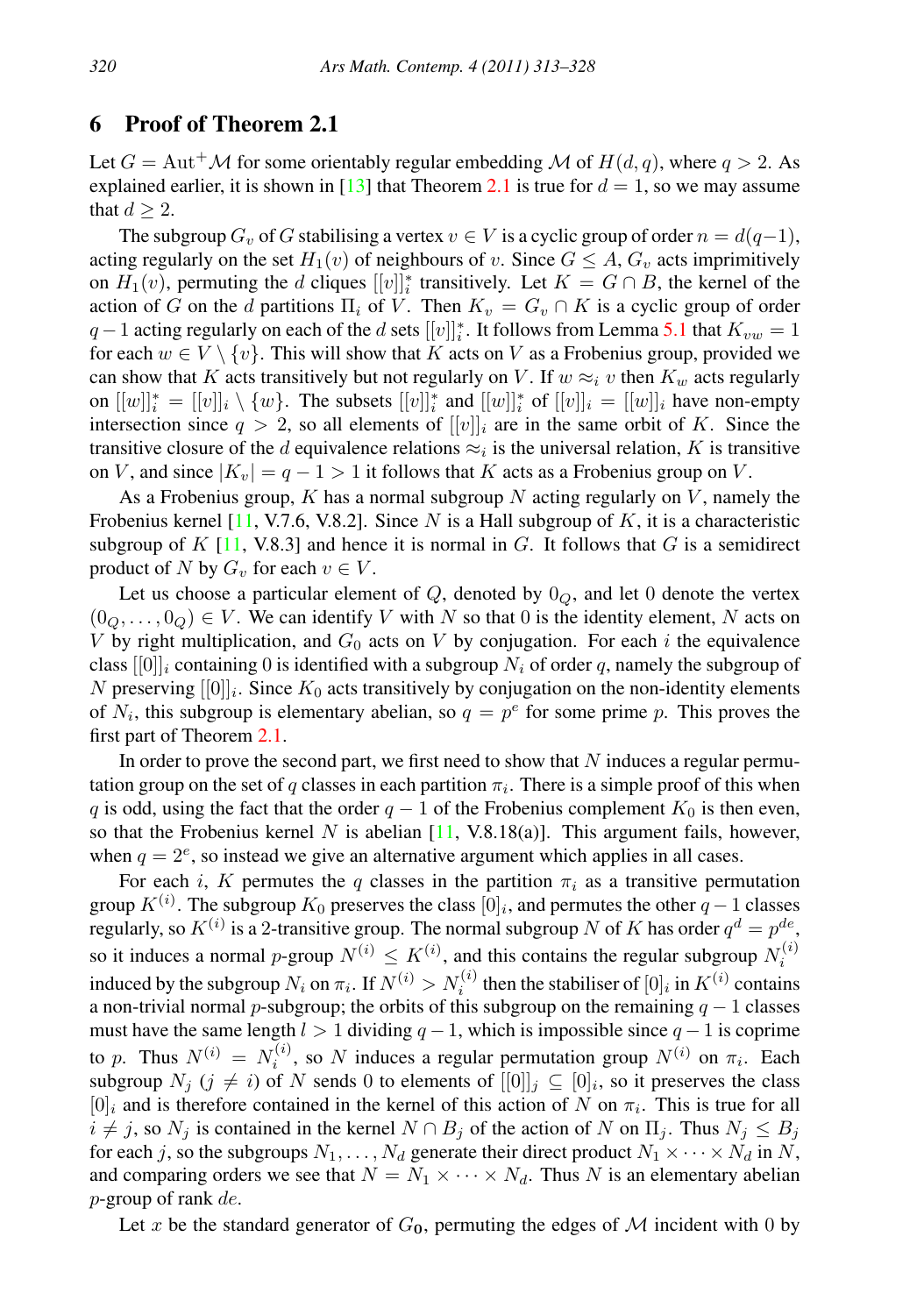following the local orientation around this vertex. Then x permutes the sets  $[[0]]$ <sup>\*</sup> in a cycle of length  $d$ , and by renumbering if necessary (equivalently, by applying an automorphism of H) we may assume that it acts on the subscripts i as the cycle  $(1, 2, \ldots, d)$ .

The subgroup  $K_0 = \langle x^d \rangle$  of K, being cyclic and acting transitively on the non-identity elements of each  $N_i \cong (C_p)^d$ , must act on each  $N_i$  as a Singer cycle [\[11,](#page-14-9) II.3.10, II.7.3], so in particular one can identify  $N_1$  with the field  $F = F_q$  so that  $x^d$  acts on  $N_1$  as multiplication by a generator  $\omega$  of  $F^*$ . By composing this identification  $F \to N_1$  with the bijection  $N_1 \rightarrow N_i$  induced by  $x^{i-1}$  for each  $i = 2, \ldots, d$ , we get an identification  $F \rightarrow N_i$  of  $N_i$  with F so that  $x^d$  also acts on  $N_i$  as multiplication by  $\omega$ . Then  $x : N_i \to N_{i+1}$  acts as the identity on F for  $i = 1, \ldots, d - 1$ , while  $x : N_d \to N_1$  acts as multiplication by  $ω$ . By Lemma [5.1](#page-6-0) this action of x on  $N_1 ∪ ⋯ ∪ N_d$  has a unique extension to a graph automorphism of  $H$ , namely the cyclic permutation defined in [\(2.1\)](#page-2-0) of §2. This shows that the vertex-set  $V = N$  can be regarded as the d-dimensional vector space  $F<sup>d</sup>$  over F, with x acting as the matrix  $M_{\omega}$  with respect to the standard basis, so  $\mathcal{M} \cong \mathcal{H}(d, \omega)$ .

#### 7 Proof of Theorem 2.2

We need to show that if  $\mathcal{H}(d,\omega) \cong \mathcal{H}(d,\omega')$  where  $\omega$  and  $\omega'$  are generators of  $F^*$ , then  $\omega$ and  $\omega'$  are in the same orbit of Gal F. Equivalently, we need to show that a Hamming map M determines  $\omega$  uniquely, up to automorphisms of F.

Given such a map  $M$ , let us choose a pair of adjacent vertices, and label them with the elements 0 and  $e_1$  of V. (The particular choice is immaterial, since M is orientably regular.) In the proof of Theorem [2.1,](#page-2-1) the unique maximal clique  $[[0]]_1$  of H containing 0 and  $e_1$  is identified with the 1-dimensional subspace  $N_1$  of  $N = V = F^d$  spanned by  $e_1$ ; we can therefore identify it with the field  $F = F_q$ , by identifying each element  $\lambda e_1$  ( $\lambda \in F$ ) of  $[[0]]_1$  with  $\lambda$ . We need to find this identification explicitly, in order to determine  $\omega$ .

By following the orientation of  $M$  around 0 we obtain the neighbours of 0 in the cyclic order given by  $(2.1)$ ; the d-th power of this cyclic permutation, starting with the chosen vertex  $e_1$ , therefore identifies the elements of  $[[0]]_1^*$  with the successive powers  $1, \omega, \omega^2, \ldots, \omega^{q-2}$  of  $\omega$ . This gives us a cyclic group structure on  $[[0]]_1^*$ , which we can regard as the multiplicative group  $F^*$  of F.

In order to determine the additive structure of  $[[0]]_1$  it is sufficient to find the difference of each distinct pair of elements  $v = \omega^i$  and  $w = \omega^j$  of  $[[0]]_1^*$ , expressing  $v - w$  as a power of  $\omega$ . In the cyclic order of the neighbours of w in M, the vertex  $0 = w + (-w)$  must be followed, dk terms later for some integer k, by the vertex v, so that  $v = w + \omega^k(-w)$ . Thus  $v - w = \omega^k(-w)$ , and this is either  $\omega^{j+k}$  or  $\omega^{j+k+(q-1)/2}$  as q is even or odd, since  $-1 = \omega^{(q-1)/2}$  in the latter case. This shows that M uniquely determines the field structure of F, so it determines the minimal polynomial of  $\omega$  over the prime field  $F_p$ , and hence it determines  $\omega$  up to an automorphism of F.

#### 8 Characterisation by valency and automorphisms

For future applications, we need to show that the Hamming maps  $\mathcal{H}(d,\omega)$  are characterised among all orientably regular maps by their valency and their orientation-preserving automorphism group. We first summarise some basic general facts about orientably regular maps; for background, see [\[17\]](#page-15-9), for instance.

For any group G, the orientably regular maps M with  $\text{Aut}^+\mathcal{M} \cong G$  correspond to the generating pairs x, y for G such that y has order 2. Here x is a rotation fixing a vertex v of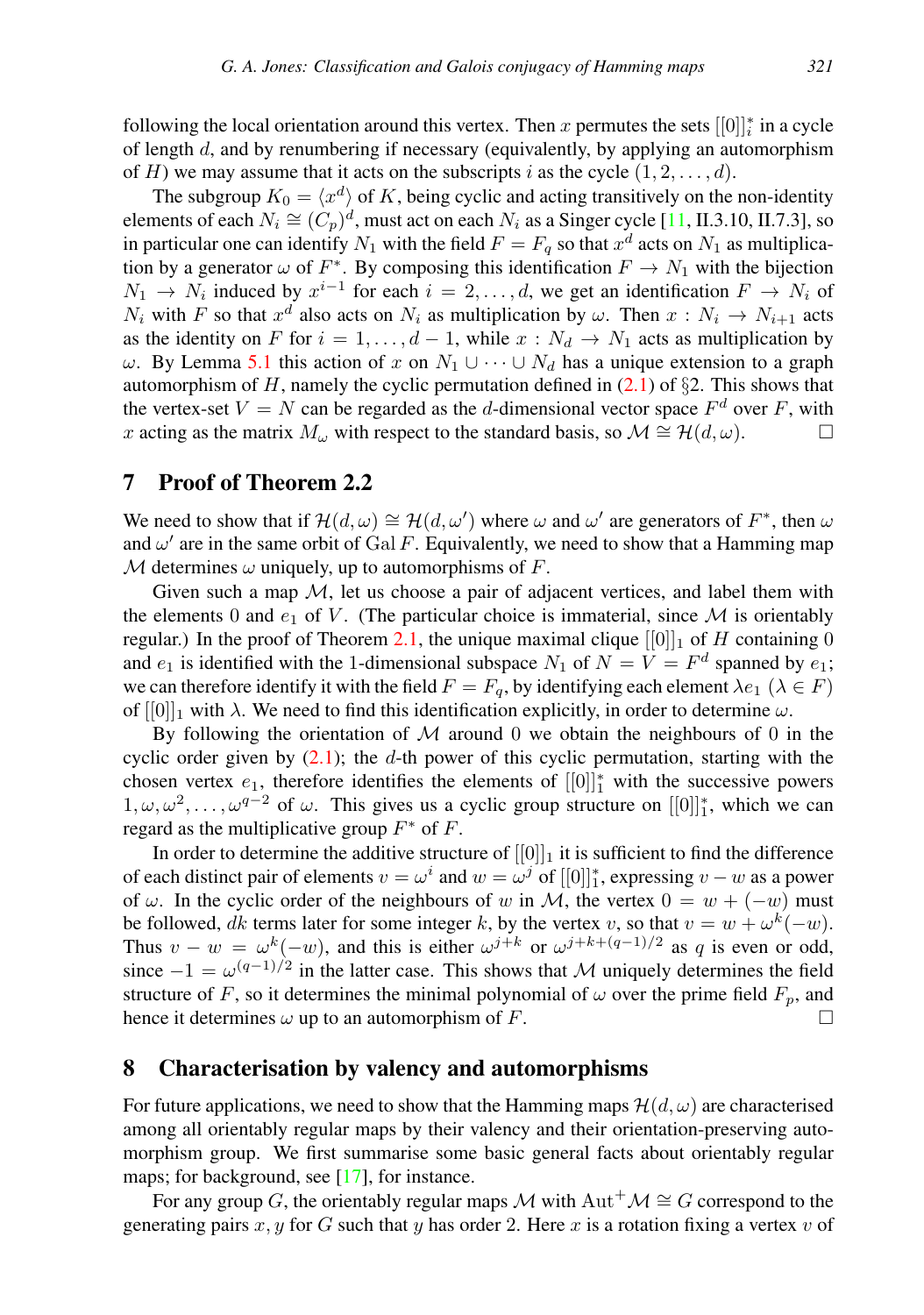$M$ , sending each incident edge to the next incident edge according to the local orientation around v, while y is a half-turn, reversing one of these incident edges, so that  $z = (xy)^{-1}$ is a rotation preserving an incident face. We will call x and y standard generators of  $G$ . Conversely, given generators x and y of a group G with  $y^2 = 1$  one can construct a map M, with arcs corresponding to the elements of  $G$ , and vertices, edges and faces corresponding to the cosets in G of the cyclic subgroups generated by x, y and z; this map has type  $\{m, n\}$ where m and n are the orders of z and x. Two such maps are isomorphic if and only if the corresponding pairs of standard generators are equivalent under Aut G.

We will apply this theory to the common automorphism group  $G = G(d, q)$  of the Hamming maps for  $H(d, q)$ , described in §3.

<span id="page-9-0"></span>**Lemma 8.1.** *If*  $q > 2$  *then the matrix*  $M_{\omega}$  *satisfies* 

$$
\sum_{i=0}^{n-1} M_{\omega}^i = 0.
$$

Proof. By direct calculation, each entry of the matrix  $\sum_{i=0}^{n-1} M_{\omega}^i$  is equal to  $\mu = \sum_{i=0}^{q-2} \omega^i$ . Since  $\omega^{q-1} = 1$  we have  $\omega \mu = \mu$ , and hence  $\mu = 0$  since  $\omega \neq 1$  when  $q > 2$ .

[If  $q = 2$  then  $\sum_{i=0}^{n-1} M_{\omega}^i$  is the  $d \times d$  matrix J with all entries equal to 1.]

Each element of the semidirect product  $G = V : G_0$  has a unique factorisation  $vg$  where  $v \in V$  and  $g \in G_0$ . We will use this to determine the elements of order n and 2 in G.

<span id="page-9-1"></span>**Corollary 8.2.** An element  $vg \in G$ , with  $v \in V$  and  $g \in G_0$ , has order n if and only if g *has order* n*.*

Proof. For each  $k \geq 1$  we have

$$
(vg)^k = (g^k)(g^{-k}vg^k)(g^{k-1}vg^{k-1})\dots(g^{-1}vg).
$$

If g has order n then putting  $k = n$  and using the fact that the successive powers of g act on V as the powers of  $M_{\omega}$  in some order, we see from Lemma [8.1](#page-9-0) that  $(vg)^n = 1$ , so  $vg$ has order dividing n. Since  $vq$  maps onto the element q of order n under the epimorphism  $G \to G/V \cong G_0$ , it has order exactly n.

Conversely, suppose that  $vq$  has order n, so q has order k dividing n. If  $k < n$  then  $1 \neq \emptyset$  $(vg)^k = g^{-k}vg^k \cdot g^{k-1}vg^{k-1} \cdot \ldots \cdot g^{-1}vg \in V$ , so  $(vg)^k$  has order p and hence  $k = n/p$ . Thus g is a primitive power of  $x^p$ . Since p divides  $n = d(q - 1)$  with  $q = p^e$  we see that  $p$  divides  $d$ . However, a simple calculation, along the lines of Lemma [8.1,](#page-9-0) then shows that  $\sum_{i=0}^{k-1} M_{\omega}^{pi} = 0$  and hence  $(vg)^k = 1$ , a contradiction. Thus g has order n.

If d is even or q is odd, then the order  $n = d(q - 1)$  of the cyclic group  $G_0$  is even, so there is a unique involution  $g_2 \in G_0$ .

<span id="page-9-2"></span>**Corollary 8.3.** *If q is odd then the elements of order* 2 *in* G *are those of the form*  $vg_2$  *where*  $v ∈ V$ *. If* q is even then the elements of order 2 in G are the elements of  $V \setminus \{1\}$ *, and also, if*  $d = 2c$  *is even, those of the form*  $vg_2$  *where*  $v = (v_i) \in V$  *with*  $v_{i+c} = \sqrt{\omega}v_i$  for each  $i = 1, \ldots, c.$ 

The proof, which we omit, is similar to that for Corollary [8.2.](#page-9-1) When q and d are even, the elements  $v \in V$  such that  $v_{i+c} = \sqrt{\omega} v_i$  are the fixed points of  $g_2$  in V, forming an  $F<sub>a</sub>G$ -submodule U of V of dimension  $c = d/2$ .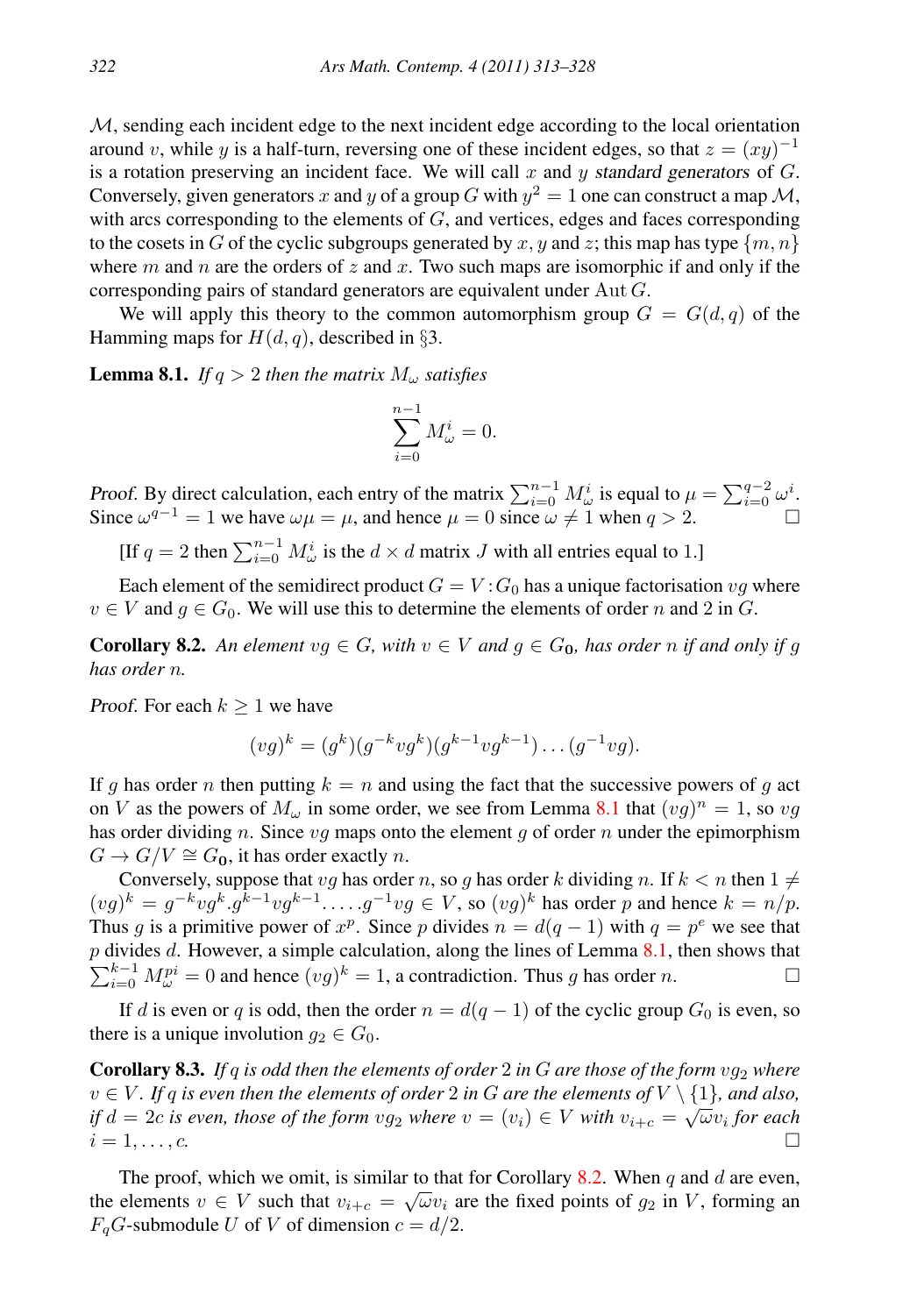If  $\mathcal{M} \cong \mathcal{H}(d,\omega)$  then the standard generators x and y have orders n and 2, and generate  $G = \text{Aut}^+ \mathcal{M} \cong G(d, q)$ . The following result shows that the converse is also true.

<span id="page-10-0"></span>**Proposition 8.4.** If elements x and y of orders n and 2 generate  $G = G(d, q)$ , then the *corresponding orientably regular map is isomorphic to a Hamming map*  $\mathcal{H}(d,\omega)$  *for some* generator  $\omega$  of  $F_q^*$ .

Proof. First suppose that  $q$  is odd. It follows from Corollaries [8.2](#page-9-1) and [8.3](#page-9-2) that if  $x$  and  $y$ have orders *n* and 2 then  $x^{n/2}$  and *y* are both elements of  $V g_2$ , so  $y = wx^{n/2}$  for some  $w \in V$  and hence  $\langle x, y \rangle = \langle w, x \rangle$ . Let  $X = \langle x \rangle$  and let W be the normal closure of w in V, that is, the cyclic  $F_pG$ -submodule of V generated by w. Then  $\langle w, x \rangle = W : X$ , so  $W = V$  since w and x generate  $G = V : X$ . Thus V is generated by w as an  $F_pG$ -module. Now V has the structure of a vector space over  $F_q$ , with G acting linearly on V, so V is also generated by w as an  $F_qG$ -module. Since G acts on V as the cyclic group  $G/V$ , with the subgroup of index d inducing scalar transformations, the 1-dimensional  $F_q$ -subspace spanned by  $w$  has at most  $d$  distinct images in  $V$ , namely the 1-dimensional subspaces  $W_i$  spanned by  $w^{x^i}$  for  $i = 0, \ldots, d - 1$ . In order for the *d*-dimensional space V to be spanned by w as an  $F_q$ G-module, these d subspaces  $W_i$  must be distinct and V must be their direct sum; these subspaces are cyclically permuted by X, with  $x^d$  acting on V as  $\omega I_d$ for some generator  $\omega$  of  $F_q^*$ . In the orientably regular map M with standard generators x and y for G, each vertex is identified with a coset  $gX$  of X in G, and hence with the unique element  $v \in V \cap gX$ . Since  $y \in wX$ , one of the neighbours of the vertex 0 is w, and so the neighbours of  $0$  are the conjugates of  $w$  in  $G$ . These are the non-zero elements of the subspaces W<sub>i</sub>, with their cyclic ordering given by iteration of  $M_{\omega}$ , so  $\mathcal{M} \cong \mathcal{H}(d, \omega)$ .

Now suppose that q is even, so that the second part of Corollary  $8.3$  applies to y. If  $y \in V$  we define  $w = y$ , and then the proof proceeds as before. The other possibility is that d is even and  $y \in Vg_2$ . But then  $x^{n/2}$  and y are both involutions not contained in V, so they are both elements of  $Uq_2$ , where U is the subgroup of V fixed by  $q_2$ . Thus  $y = wx^{n/2}$ as before, but with w contained in the proper  $F_qG$ -submodule U of V. It follows that  $\langle x, y \rangle = \langle w, x \rangle \leq U : X < G$ , against our hypothesis that x and y generate G. This case therefore cannot arise.

#### 9 Galois conjugacy

Grothendieck's theory of *dessins d'enfants* [\[10,](#page-14-6) [18\]](#page-15-4) shows that a map M on a compact oriented surface corresponds naturally to a Belyĭ pair  $(X, \beta)$ , where X is a nonsingular projective algebraic curve over C, and  $\beta$  is a rational function from X to the complex projective line (or Riemann sphere)  $\mathbf{P}^1(\mathbf{C}) = \mathbf{C} \cup \{ \infty \}$ , unramified outside  $\{0, 1, \infty \}$ . One can regard X as a Riemann surface underlying  $M$ , with the inverse image under  $\beta$ of the unit interval providing the embedded graph. By Belyĭ's Theorem [\[1\]](#page-14-10), X and  $\beta$  are defined (by polynomials and rational functions) over the field  $\overline{Q}$  of algebraic numbers, and conversely every curve defined over  $\overline{Q}$  is obtained in this way from a map. Grothendieck observed that the action of the absolute Galois group  $\Gamma = \text{Gal}\,\mathbf{Q}$  on the coefficients of these functions induces a faithful action of  $\Gamma$  on the associated maps. It is therefore of interest to determine the orbits of  $\Gamma$  on maps.

The following result extends examples given by Streit, Wolfart and the author in [\[21\]](#page-15-5); in particular it generalises the corresponding result  $[21,$  Theorem 4] for complete graphs  $H(1, q) = K_q$ :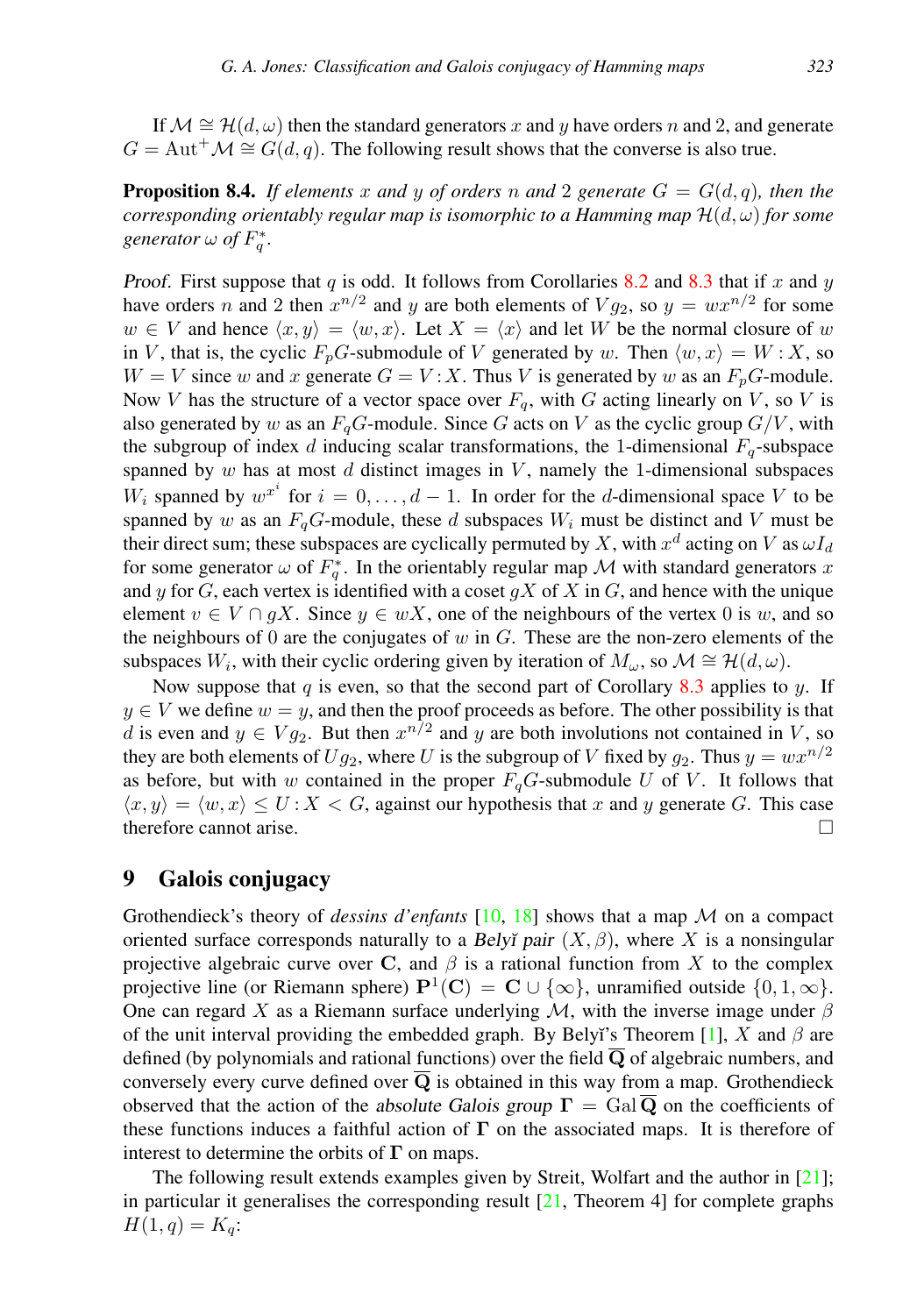**Theorem 9.1.** *For any*  $d \geq 1$  *and prime power*  $q = p^e$ *, the*  $\phi(q-1)/e$  *Hamming maps*  $\mathcal{H}(d,\omega)$  *form an orbit under*  $\Gamma$ .

Proof. As shown by Streit and the author  $[20]$ , various properties of a map M are invariant under the action of  $\Gamma$ : these include orientable regularity, the (orientation-preserving) automorphism group  $\text{Aut}^+\mathcal{M}$ , and the type  $\{m, n\}$  of  $\mathcal{M}$ . Proposition [8.4](#page-10-0) shows that for any given d and q the Hamming maps  $\mathcal{H}(d,\omega)$  are characterised among all orientably regular maps by their common automorphism group  $G(d, q)$  and their valency  $n = d(q - 1)$ , so this set of maps is invariant under  $\Gamma$ . Lemma [3.2](#page-4-0) shows that these maps form a single orbit under Wilson's operations  $H_i$ . Now Streit, Wolfart and the author have shown in [\[21,](#page-15-5) Theorem 2] that any set of maps satisfying these two conditions forms an orbit of Γ, so in particular this applies to the Hamming maps  $\mathcal{H}(d,\omega)$ .

Theorem 2 of  $[21]$  also allows one to determine the minimal field of definition of the Belyĭ pairs corresponding to these maps. For any integer  $m \geq 1$  let  $\zeta_m = \exp(2\pi i/m) \in$ C. The multiplicative group  $\mathbf{Z}_m^*$  of units mod  $(m)$  can be identified with the Galois group of the cyclotomic field  $\mathbf{Q}(\zeta_m)$  by identifying each  $j \in \mathbf{Z}_m^*$  with the automorphism defined by  $\zeta_m \mapsto \zeta_m^j$ . It follows from [\[21,](#page-15-5) Theorem 2] that the Belyĭ pairs corresponding to the maps  $\mathcal{H}(d,\omega)$  are all defined over a particular subfield of  $\mathbf{Q}(\zeta_n)$ , namely the fixed field K of the subgroup H of Gal  $\mathbf{Q}(\zeta_n)$  consisting of all  $j \in \mathbf{Z}_n^*$  such that  $H_j(\mathcal{H}(d,\omega)) \cong$  $\mathcal{H}(d,\omega)$  for some (and hence every)  $\omega$ . By Theorem [2.2](#page-2-2) and Lemma [3.2,](#page-4-0) H is the inverse image of the subgroup  $\langle p \rangle \leq \mathbf{Z}_{q-1}^*$  under the natural epimorphism  $\mathbf{Z}_n^* \to \mathbf{Z}_{q-1}^*$ . This is a subgroup of index  $\phi(q-1)/e$  in  $\mathbf{Z}_n^*$ , containing the kernel of this epimorphism, so K is an extension of Q of degree  $\phi(q-1)/e$ , contained in  $\mathbf{Q}(\zeta_{q-1})$ , namely the subfield of  $\mathbf{Q}(\zeta_{q-1})$  fixed by its automorphism  $\zeta_{q-1} \mapsto \zeta_{q-1}^p$ . Equivalently, K is the splitting field of p in  $\mathbf{Q}(\zeta_{q-1})$ , the maximal subfield of  $\mathbf{Q}(\zeta_{q-1})$  in which p decomposes into  $\phi(q-1)/e$ different prime ideals of degree 1 over p.

**Example 1.** The Belyĭ pair corresponding to  $\mathcal{H}(d,\omega)$  is defined over Q if and only if  $\phi(q-1)/e = 1$ , that is,  $q = 2, 3$  or 4. As a simple example, the unique orientably regular embedding of  $H(2, 2) \cong Q_2 \cong K_{2,2}$  corresponds to the Fermat curve X of genus 0 given (as a projective curve) by  $x^2 + y^2 = z^2$ , with Belyĭ function  $\beta : [x, y, z] \mapsto$  $4x^2(z^2-x^2)/z^4$ . The vertices are the points  $[0, \pm 1, 1]$  and  $[\pm 1, 0, 1]$  where  $\beta = 0$ , and the edges are the points where  $0 \le \beta \le 1$ , with their centres at the points  $[\pm 1/\sqrt{2}, \pm 1/\sqrt{2}, 1]$ where  $\beta = 1$ .

**Example 2.** If  $q = 25$  then for each  $d \ge 1$  there are four maps  $\mathcal{H}(d,\omega)$ , described in  $\S$ 4(b). The corresponding Belyĭ pairs are defined over the splitting field K of the prime  $p = 5$  in the cyclotomic field  $\mathbf{Q}(\zeta_{24})$ . This is an extension of Q of degree 4, with the four maps forming an orbit under Gal K (a Klein four-group generated by  $\zeta_{24} \mapsto \zeta_{24}^{-1}$ and  $\zeta_{24} \mapsto \zeta_{24}^7$ ), and hence also forming an orbit under  $\Gamma$ , which acts as Gal K via the epimorphism  $\Gamma \to$  Gal K induced by the inclusion of K in  $\overline{Q}$ .

In general, finding explicit equations for a Belyĭ pair, as in Example 1, is much harder than finding its Galois orbit or minimal field of definition. It would be interesting to achieve this for some more of the Hamming maps.

#### 10 Distance k Hamming graphs

The distance k Hamming graphs  $H_k = H(d, q)_k$ , for  $k = 1, 2, ..., d$ , are generalisations of the Hamming graphs  $H = H(d, q)$ . They have the same vertex set  $V = Q<sup>d</sup>$  as H, with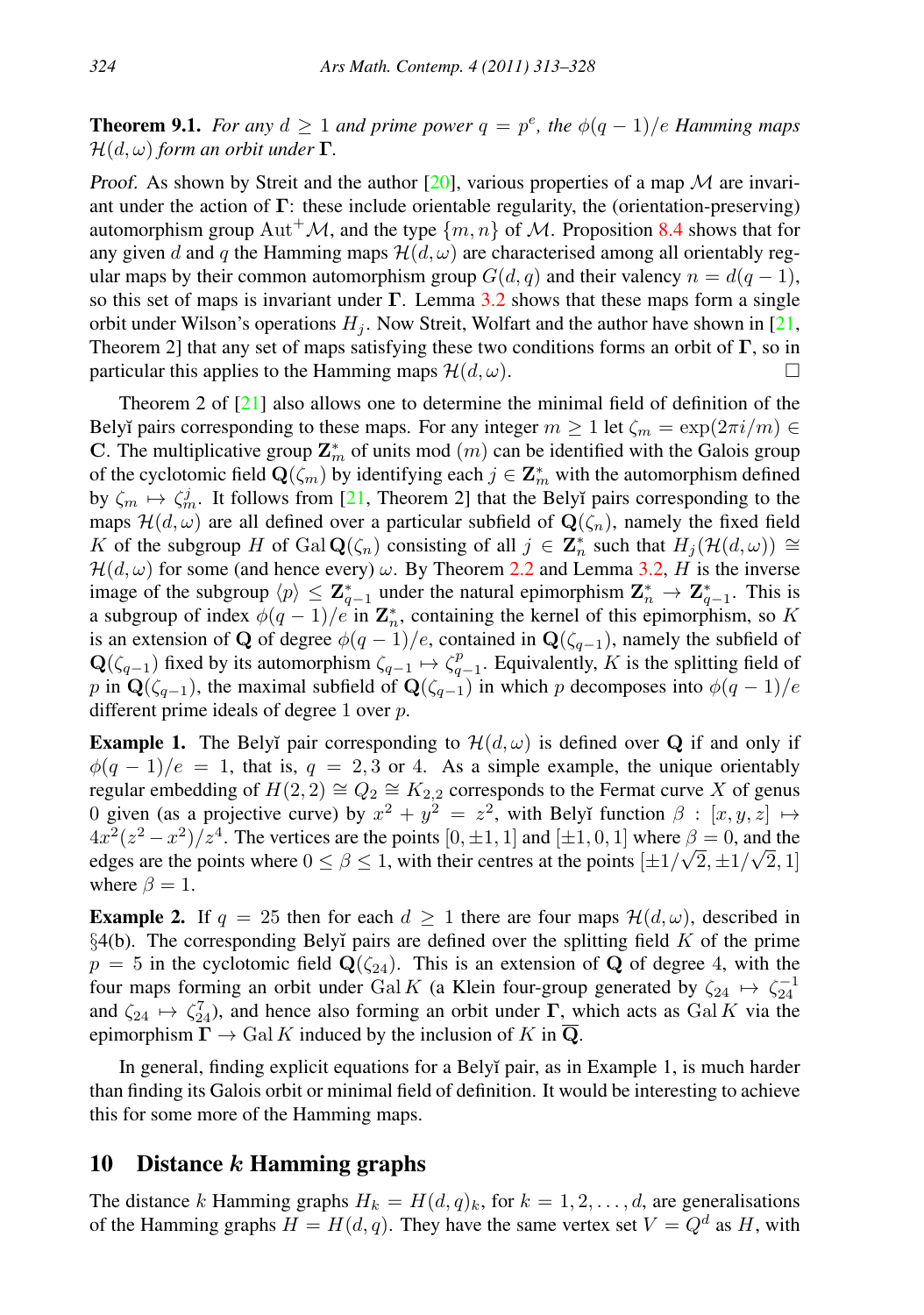vertices  $v = (v_i)$  and  $w = (w_i)$  adjacent in  $H_k$  if and only if they are at distance k in H, that is,  $v_i \neq w_i$  for exactly k values of i. Thus  $H_1 = H$ . The vertices of  $H_k$  all have valency  $\binom{d}{k}(q-1)^k$ . These graphs are arc-transitive, since  $A = \text{Aut } H = S_q \wr S_d$  is a group of automorphisms of  $H_k$ , acting transitively on its arcs.

For any subset K of  $D := \{1, 2, \ldots, d\}$  let  $H_K = H(d, q)_K$  be the merged Hamming graph  $\bigcup_{k\in K}H(d,q)_k$ : this has vertex set V, with v and w adjacent if and only if they are at Hamming distance k for some  $k \in K$ . We have  $A \le \text{Aut } H(d,q)_K$  for each K, and when  $q > 3$  we can determine whether these two groups are equal. (We will explain later why the case  $q = 3$  is excluded here.) Let  $D_0$  and  $D_1$  denote the sets of even and odd elements of D.

<span id="page-12-0"></span>**Proposition 10.1.** *Let*  $q \ge 4$  *and let* K *be a non-empty subset of*  $D = \{1, 2, ..., d\}$ *. Then* Aut  $H(d, q)_K = A$  *in all cases except the following:* 

- (a)  $K = D$ ;
- (**b**)  $q = 4$ ,  $d > 3$  *and*  $K = D_0$  *or*  $D_1$ *.*

Proof. As the automorphism group of a graph,  $\tilde{A}$  is a 2-closed permutation group, that is, it is the full automorphism group of the set of binary relations on  $V$  which it preserves. Any permutation group  $A^*$  on V, which properly contains A, must therefore have rank less than the rank  $d + 1$  of A, so the association scheme  $A^*$  corresponding to  $A^*$  must be a proper subscheme of the Hamming association scheme  $A$  corresponding to  $A$ , which has the adjacency matrices  $A_k$  of the graphs  $H_k$   $(k = 0, \ldots, d)$  as its basis elements. Muzychuk [\[25\]](#page-15-3) has shown that for  $q \geq 4$  the only such subschemes are the rank 2 association scheme with basis  $\{A_0 = I, A_1 + A_2 + \cdots + A_d\}$ , and the rank 3 association scheme for  $q = 4$  and  $d \geq 3$  with basis  $\{A_0 = I, A_1 + A_3 + \cdots, A_2 + A_4 + \cdots\}$ . If  $\text{Aut } H(d, q)_K \neq A$  then by applying this to  $A^* = \text{Aut } H(d, q)_K$  we see that K is as described in (a) or (b).

For  $q \ge 5$ , the fact that Aut  $H(d,q)_K = A$  can also be deduced from the maximality of the group  $A = S_q \wr S_d$  in the alternating or symmetric group on V: there are proofs of this by Neumann in [\[19\]](#page-15-11) and by Liebeck, Praeger and Saxl in [\[24\]](#page-15-12), both depending on the classification of finite simple groups, and there is a more elementary proof, valid for q sufficiently large as a function of  $d$ , by Soomro and the author in [\[19\]](#page-15-11). Muzychuk's classification of subschemes of the Hamming schemes for  $q \geq 4$  is purely combinatorial, and is also independent of the classification of finite simple groups.

In the exceptional cases in Proposition [10.1,](#page-12-0) if  $K = D$  then  $H_K$  is a complete graph and so its automorphism group is the symmetric group  $S_{q^d}$ . If  $q = 4$  then the two complementary graphs  $H_K$  corresponding to  $K = D_0$  and  $D_1$  have the same rank 3 automorphism group. This can be explained as follows.

Let  $\omega \in F_4 \setminus F_2$ . Given any  $v = (v_i) \in V = F_4^d$ , one can write each  $v_i$  uniquely as  $x_i + \omega y_i$  with  $x_i, y_i \in F_2$ , thus identifying V with  $F_2^{2d}$ . Now  $x_i^2 + x_i y_i + y_i^2 = 0$  or 1 as  $v_i = 0$  or  $v_i \neq 0$ , so the subgroup  $A_0 = S_3 \wr S_d$  of A fixing 0, acting on V as  $GL_2(2) \wr S_d$ , preserves the quadratic form

$$
Q(v) = \sum_{i=1}^{d} (x_i^2 + x_i y_i + y_i^2),
$$

and is therefore a subgroup of the orthogonal group corresponding to  $Q$ . This is the group  $GO_{2d}^{\varepsilon}(2)$  in ATLAS notation [\[7\]](#page-14-11), where the sign  $\varepsilon$  is + or − as Q has Witt index d or  $d-1$ ,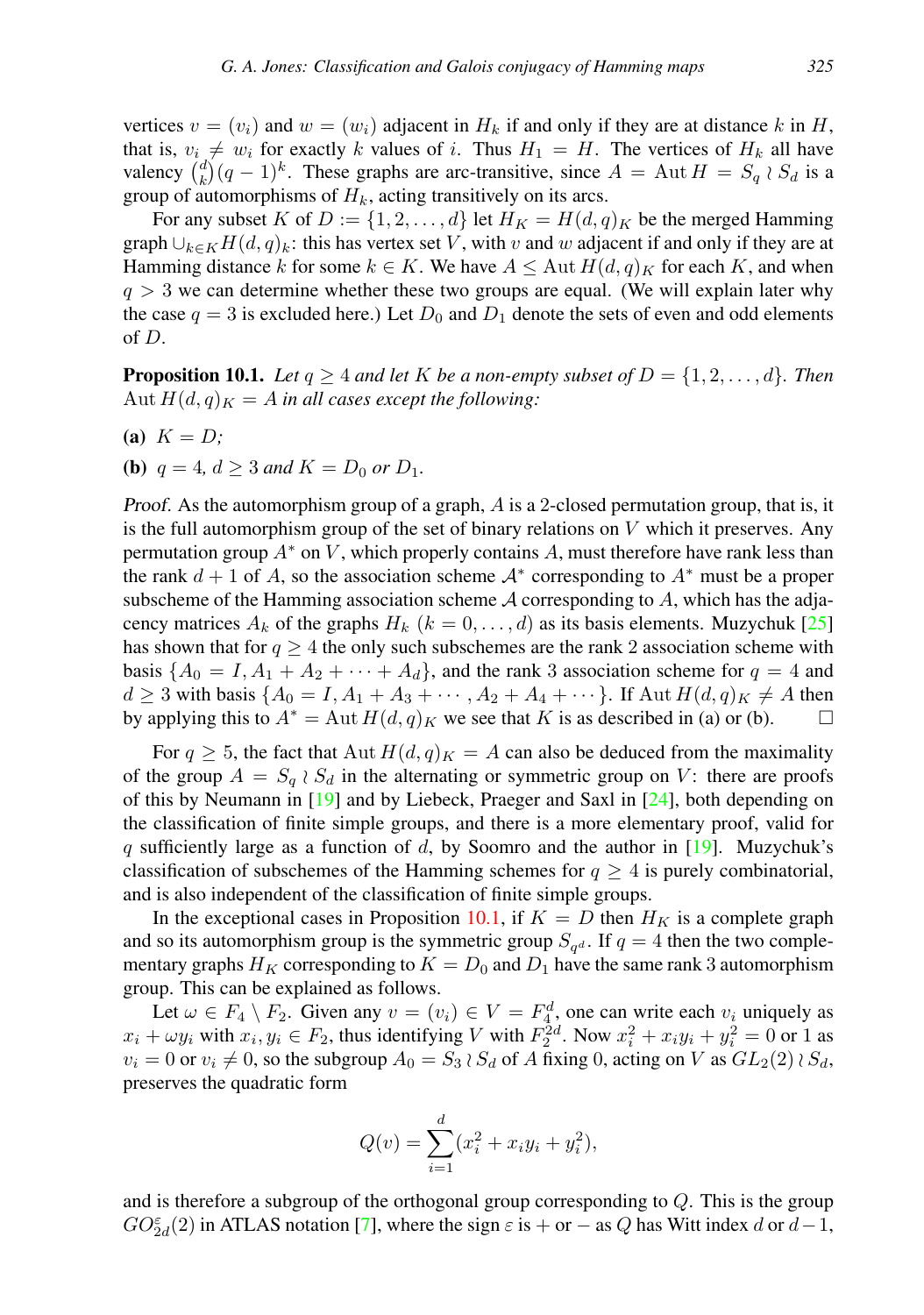that is, as d is even or odd. It follows that the semidirect product  $A^* = V$ :  $GO_{2d}^{\varepsilon}(2)$ , with  $GO_{2d}^{\varepsilon}(2)$  acting naturally on V, is a subgroup of the affine group  $AGL_{2d}(2)$  containing  $A = V : A_0$ . Now  $GO_{2d}^{\varepsilon}(2)$  has two orbits  $\Gamma_0$  and  $\Gamma_1$  on  $V \setminus \{0\}$ , consisting of the isotropic and non-isotropic vectors, those  $v \neq 0$  with  $Q(v) = 0$  or 1, so  $A^*$  acts on V as a rank 3 group. For  $K = D_0$  or  $D_1$ , the complementary graphs  $H_K$  on V are defined by v being adjacent to w if and only if  $v - w$  has even or odd Hamming weight (distance from 0), that is,  $v - w \in \Gamma_0$  or  $\Gamma_1$  respectively. These relations are invariant under V and  $GO_{2d}^{\varepsilon}(2)$ , so in each case Aut  $H_K$  contains  $A^*$  and therefore has rank 3.

**Theorem 10.2.** Let  $q \ge 4$  and let K be a non-empty subset of  $D = \{1, 2, \ldots, d\}$ . Then *the graph*  $H_K = H(d,q)_K$  *has an orientably regular embedding if and only if q is a prime power and*  $K = \{1\}$  *or D.* 

Proof. Let q be a prime power. If  $K = \{1\}$  then  $H_K = H$  and so the existence of an orientably regular embedding follows from Theorem [2.1.](#page-2-1) If  $K = D$  then  $H_K$  is a complete graph, and the number  $q<sup>d</sup>$  of vertices is a prime power, so the embeddings constructed by Biggs [\[2\]](#page-14-0) give the result.

For the converse, suppose that M is an orientably regular embedding of  $H_K$ , and let  $G = \text{Aut}^+ \mathcal{M}$ . Then  $\text{Aut } H_K$  has a cyclic subgroup  $G_0$  fixing 0 and acting regularly on its neighbours, that is, on the vectors of weight  $k \in K$ . First suppose that K is not one of the exceptional subsets in Proposition [10.1,](#page-12-0) so that Aut  $H_K =$  Aut  $H = A$ . Then  $G_0 \nleq A_0$ , so  $G_0$  preserves the weights of all vectors and hence K is a singleton  $\{k\}$  for some  $k \in D$ . Since  $G_0$  acts transitively on the vectors of weight k it must map onto a subgroup of  $A/B \cong S_d$  acting transitively on the k-element subsets of D; since  $G_0$  is abelian, this subgroup acts regularly on D and hence  $k = 1, d - 1$  or d.

If  $k = 1$  then  $H<sub>K</sub> = H$ , so Theorem [2.1](#page-2-1) implies that q is a prime power.

Next suppose that  $k = d - 1$ . Then  $G_0$ , a cyclic group of order  $d(q - 1)^{d-1}$ , must map onto a cyclic subgroup of  $S_d$  acting regularly on D. The kernel  $G_0 \cap B$ , a cyclic subgroup of  $B_0 = S_{q-1}^d$  of order  $(q-1)^{d-1}$ , must map onto a transitive and hence regular subgroup of each factor  $S_{q-1}$ . The unique subgroup of index  $q-1$  in  $G_0 \cap B$  must therefore be trivial, so  $d = 2$  and hence  $k = 1$ , a case we have already dealt with.

Now let  $k = d$ , so  $G_0$  is a cyclic subgroup of  $A_0 = S_{q-1} \wr S_d$ , acting regularly on the set of vectors of weight d. Since  $q \geq 4$ ,  $A_0$  acts primitively on this set. Since  $A_0$  has a cyclic regular subgroup, and the degree  $(q-1)^d$  is not prime, a theorem of Burnside [\[4,](#page-14-12) §252] and Schur [\[26\]](#page-15-13) implies that  $A_0$  must act doubly transitively, whereas in fact it has rank  $d + 1 > 2$ . Thus there are no orientably regular embeddings in this case.

Now suppose that  $K$  is one of the exceptional sets in Proposition [10.1,](#page-12-0) so that we have Aut  $H_K > A$ . If  $K = D$  then  $H_K$  is a complete graph on  $q^d$  vertices. As shown by Biggs [\[2\]](#page-14-0), if this has an orientably regular embedding then  $q<sup>d</sup>$  is a prime power, and hence so is q. We may therefore assume that  $q = 4$ ,  $d \geq 3$  and  $D = D_i$  for  $i = 0$  or 1. By the comments following Proposition [10.1,](#page-12-0) Aut  $H_K$  contains the group  $A^* = V : GO_{2d}^{\varepsilon}(2)$ . Now  $A_0^* = GO_{2d}^{\varepsilon}(2)$  acts primitively on each of its orbits  $\Gamma_0$  and  $\Gamma_1$  in  $V \setminus \{0\}$ , and  $G_0$ induces a cyclic permutation on the set  $\Gamma_i$  of neighbours of 0 in  $H_K$ . It follows from the theorem of Burnside and Schur mentioned above that  $(Aut H_K)_0$ , which contains both of these groups and does not act as a subgroup of  $AGL_1(p)$  for any prime p, must act as a doubly transitive group on  $\Gamma_i$ . However, this is impossible, since in either graph  $H_K$  it is easy to find pairs of neighbours of 0 which are and are not adjacent.  $\Box$ 

If  $q = 3$  then the preceding arguments in the case Aut  $H_K = A$  yield one further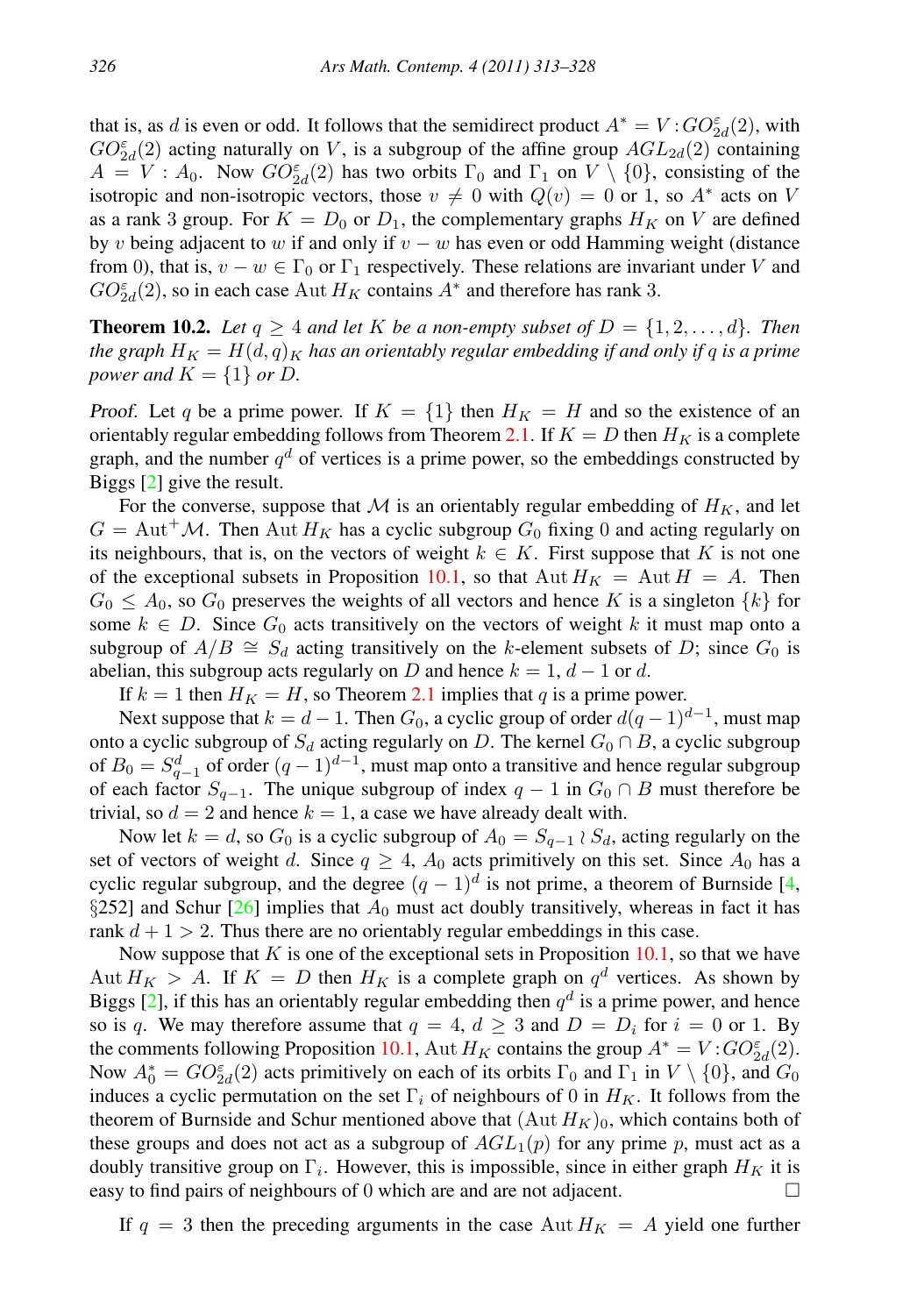example with an orientably regular embedding, namely  $H(2, 3)_2$ . Once again, K must be a singleton  $\{k\}$ , with  $k = 1$ ,  $d - 1$  or d, and the first two cases give the same conclusions as before. In the case  $k = d$ , however,  $A_0 = S_{a-1} \wr S_d$  is now imprimitive on vectors of weight d, so the preceding argument does not apply. Instead, note that a cyclic regular subgroup  $G_0$  of order  $2^d$  in  $A_0$  would map onto a cyclic group of order  $2^{d-1}$  in  $S_d$ , impossible for  $d > 2$  since a generator would have to contain a cycle of length  $2^{d-1} > d$ . Hence  $d = 2$ , so  $H_K = H(2,3)_2$ , which is isomorphic to  $H(2,3)$  and therefore has a unique orientably regular embedding. To deal with cases where  $\text{Aut } H_K > A$  one would need to know the subschemes of the Hamming scheme for  $q = 3$ . One of these arises from a rank 4 group  $A^* = V : GO_d(3) \geq A$ , where the orthogonal group preserves the quadratic form  $\sum_{i=1}^{d} v_i^2$ , which takes the value 0, 1 or 2 as v has weight congruent to 0, 1 or 2 mod (3). However, at present there is no complete analogue for  $q = 3$  of Muzychuk's classification of subschemes of the Hamming scheme for  $q \geq 4$ . It is hoped to consider this problem in a future paper.

#### <span id="page-14-10"></span>References

- [1] G. V. Bely˘ı, On Galois extensions of a maximal cyclotomic field, *Math. USSR Izvestija* 14 (1980), 247–256.
- <span id="page-14-0"></span>[2] N. L. Biggs, Automorphisms of imbedded graphs, *J. Combin. Theory Ser. B* 11 (1971), 132– 138.
- [3] N. L. Biggs and A. T. White, *Permutation Groups and Combinatorial Structures*, London Math. Soc. Lecture Note Ser. 33, Cambridge Univ. Press, Cambridge, 1979.
- <span id="page-14-12"></span>[4] W. Burnside, *Theory of Groups of Finite Order*, 2nd ed., Cambridge University Press, 1911.
- <span id="page-14-4"></span>[5] D. A. Catalano, M. D. E. Conder, S-F. Du, Y. S. Kwon, R. Nedela and S. E. Wilson, Classification of regular embeddings of n-dimensional cubes, *J. Alg. Combin.* 32 (2010), 215–238.
- <span id="page-14-7"></span>[6] M. D. E. Conder, Regular maps and hypermaps of Euler characteristic -1 to -200, *J. Combin. Theory Ser. B* 99 (2009), 455–459, associated lists of computational data available at [http://www.math.auckland.ac.nz/˜conder/hypermaps.html](http://www.math.auckland.ac.nz/~conder/hypermaps.html).
- <span id="page-14-11"></span>[7] J. H. Conway, R. T. Curtis, S. P. Norton, R. A. Parker and R. A. Wilson, *ATLAS of Finite Groups*, Clarendon Press, Oxford, 1985.
- <span id="page-14-8"></span>[8] H. S. M. Coxeter and W. O. J. Moser, *Generators and Relations for Discrete Groups* (4th ed.), Springer-Verlag, Berlin-Heidelberg-New York, 1980.
- <span id="page-14-3"></span>[9] S-F. Du, J. H. Kwak and R. Nedela, Classification of regular embeddings of hypercubes of odd dimension, *Discrete Math.* 307 (2007), 119–124.
- <span id="page-14-6"></span>[10] A. Grothendieck, Esquisse d'un Programme, pp. 5–84 in *Geometric Galois Actions 1. Around Grothendieck's Esquisse d'un Programme*, ed. P. Lochak and L. Schneps, London Math. Soc. Lecture Note Ser. 242, Cambridge University Press, Cambridge, 1997.
- <span id="page-14-9"></span>[11] B. Huppert, *Endliche Gruppen I*, 2nd ed., Springer-Verlag, Berlin - Heidelberg - New York, 1979.
- <span id="page-14-5"></span><span id="page-14-1"></span>[12] L. D. James, Imbeddings of the complete graph, *Ars Combinatoria* 16-B (1983), 57–72.
- [13] L. D. James and G. A. Jones, Regular orientable imbeddings of complete graphs, *J. Combin. Theory Ser. B* 39 (1985), 353–367.
- <span id="page-14-2"></span>[14] G. A. Jones, Automorphisms and regular embeddings of merged Johnson graphs, *European J. Combin.* 26 (2005), 417–435.